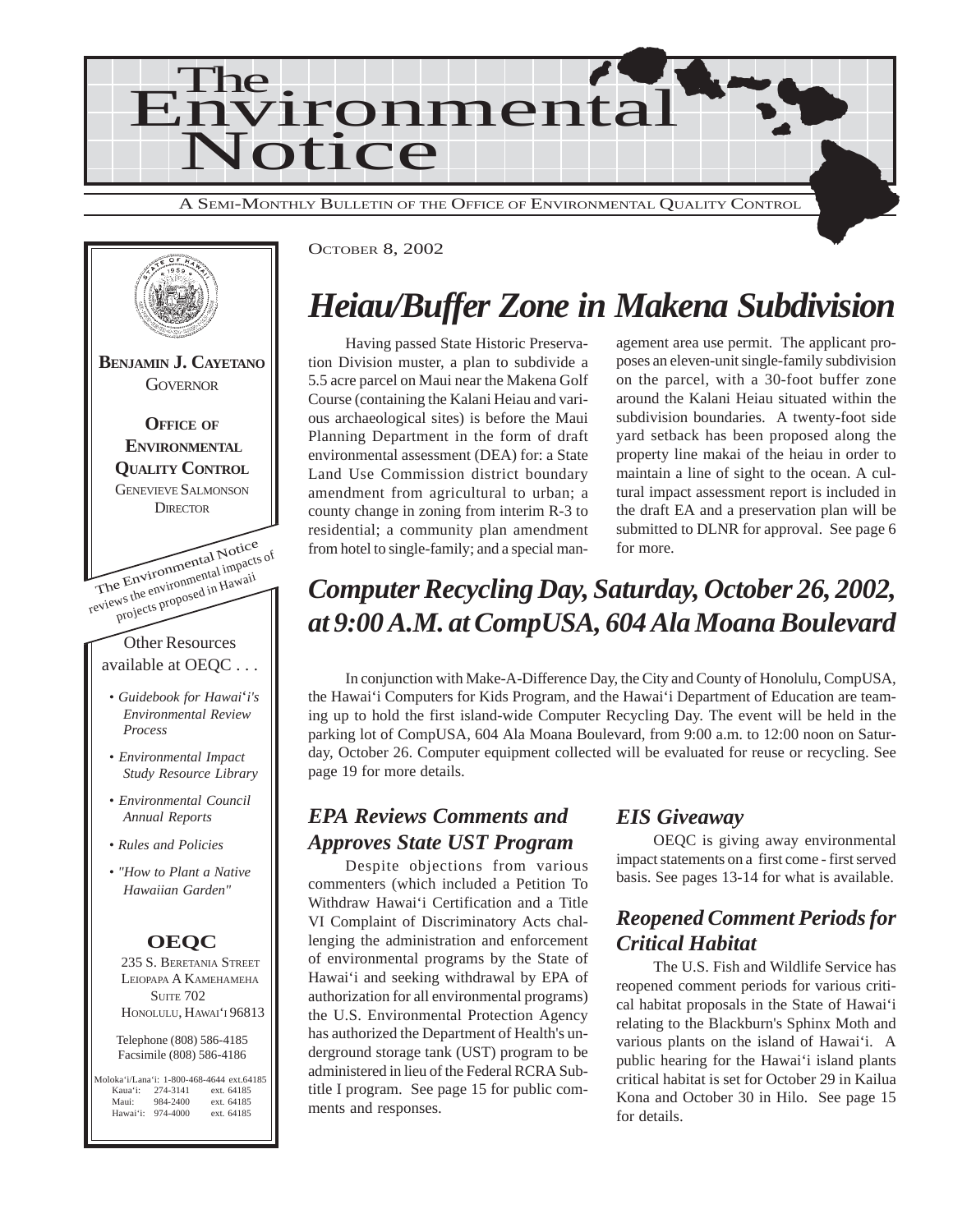# Table of Contents

OCTOBER 8, 2002

## 1 **O'ahu Notices**

| <b>Draft Environmental Assessments</b>                           |  |
|------------------------------------------------------------------|--|
| <b>Final Environmental Assessments/</b>                          |  |
| <b>Findings of No Significant Impacts (FONSI)</b>                |  |
|                                                                  |  |
|                                                                  |  |
| <b>National Environmental Policy Act (NEPA)</b>                  |  |
| Aviation Complex, Whole Barracks Renewal, Wheeler Army Airfield, |  |
|                                                                  |  |

| <b>Previously Published Projects Pending Public Comments</b> |  |
|--------------------------------------------------------------|--|
|                                                              |  |

## 3 **Maui Notices**

#### **Draft Environmental Assessments**

| (2) Hale Makua Kahului 16-Bed Expansion and Related |
|-----------------------------------------------------|
|                                                     |
| $E_{\text{mod}}$ if a $E$ onict                     |

#### **Final EA/FONSI**

| (3) Lahaina Wastewater Pump Station Nos. 5 and 6 - Force Main |
|---------------------------------------------------------------|
|                                                               |

## 2 **Moloka'i Notices**

#### **Final Environmental Assessments/**

| <b>Findings of No Significant Impacts (FONSI)</b> |  |  |  |
|---------------------------------------------------|--|--|--|
|---------------------------------------------------|--|--|--|

|--|

## 6 **Hawai'i Notices**

| <b>Re-evaluation of FONSI</b>                               |
|-------------------------------------------------------------|
| (1) O'okala Community Center and Plantation Market Place  9 |

#### **Previously Published Projects Pending Public Comments**

[Draft Environmental Impact Statements](#page-8-0) .............................................. 9

## s **Shoreline Application Notices**

## $\blacksquare$  Conservation District Notices

## V **Pollution Control Permit Applications**

### ^ **Coastal Zone News**

### K **Federal Notices**

| Reopened Comment Period and Hearings for Critical Habitat on       |
|--------------------------------------------------------------------|
|                                                                    |
|                                                                    |
| Reopened Comment Period on Critical Habitat for Blackburn's Sphinx |
|                                                                    |
| EPA Reviews Public Comments and Approves Hawai'i Underground       |
|                                                                    |
|                                                                    |

### Z**Announcements**

| Computer Recycling Day on Saturday, October 26, 2002 at    |
|------------------------------------------------------------|
|                                                            |
| State Department of Transportation Requests                |
| Proposals for Transportation Enhancement (TE) Projects  19 |



*OEQC intends to make the information in this bulletin accessible to everyone. Individuals that require this material in a different format (such as large type or braille), should contact our office for assistance.*

| The Environmental Notice | <b>Office of Environmental Quality Control</b> | Page 2 |
|--------------------------|------------------------------------------------|--------|
|--------------------------|------------------------------------------------|--------|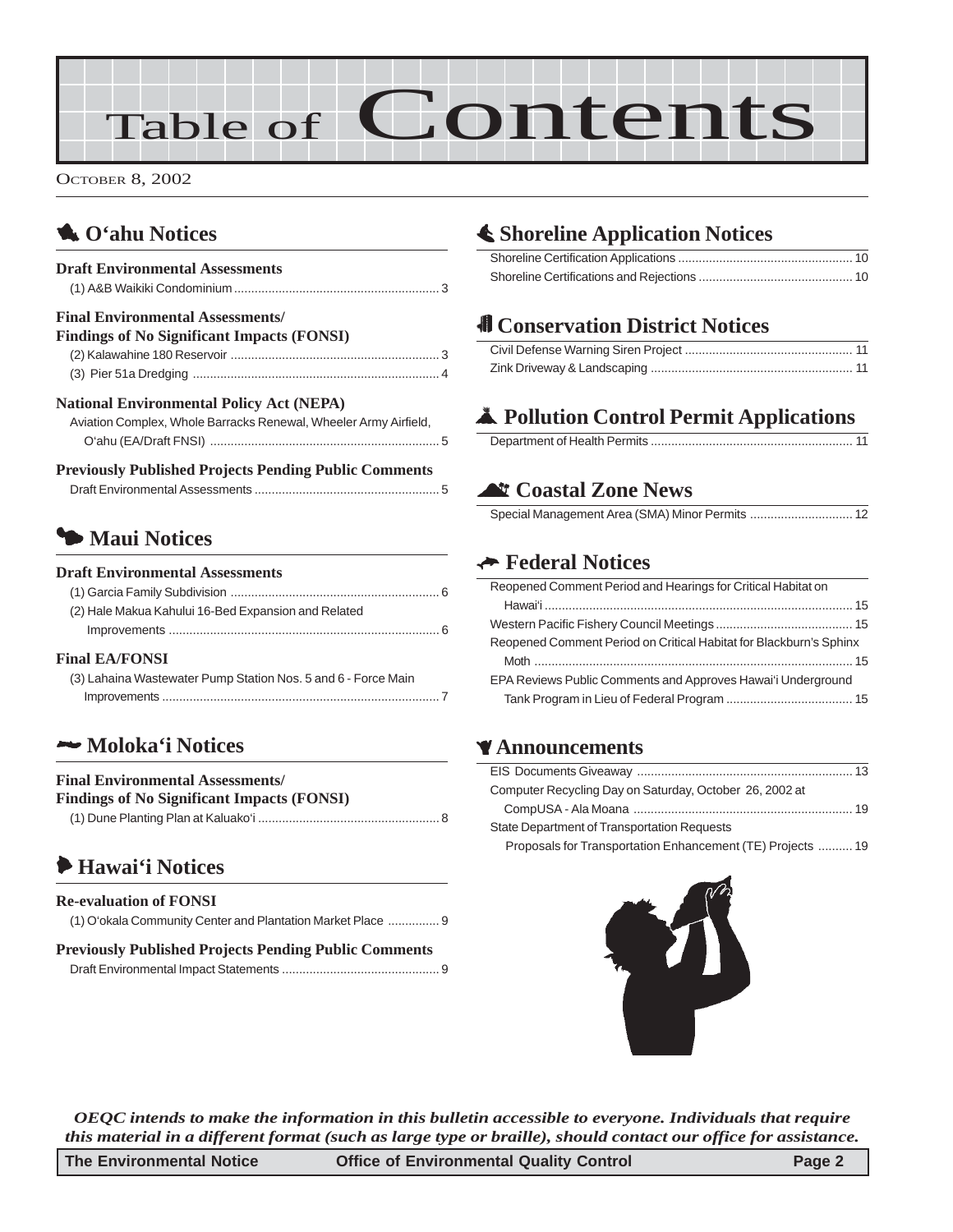**O'ahu Notices**

## <span id="page-2-0"></span>**Draft Environmental**

### **Assessments**

## 1 **(1) A&B Waikiki Condominium**

| District:             | Honolulu                                    |
|-----------------------|---------------------------------------------|
| TMK:                  | 2-6-16: 2, 4, 6-8, 12-19, 62, 64, 70, 75-77 |
| Applicant:            | A&B Properties, Inc.                        |
|                       | 822 Bishop Street                           |
|                       | Honolulu, Hawai'i 96813                     |
|                       | Contact: Richard Stack (525-8410)           |
|                       | Approving Agency/Accepting                  |
| <b>Authority:</b>     | City and County of Honolulu                 |
|                       | Department of Planning and Permitting       |
|                       | 650 South King Street, 7th Floor            |
|                       | Honolulu, Hawai'i 96813                     |
|                       | Contact: Patrick Seguirant (527-5369)       |
| <b>Consultant:</b>    | Wilson Okamoto & Associates, Inc.           |
|                       | 1907 South Beretania St., 4th Floor         |
|                       | Honolulu, Hawai'i 96826                     |
|                       | Contact: Earl Matsukawa (946-2277)          |
| <b>Public Comment</b> |                                             |
| Deadline:             | November 7, 2002                            |
| Status:               | DEA First Notice pending public comment.    |
|                       | Address comments to the applicant with      |
|                       | copies to the approving agency or accepting |
|                       | authority, the consultant and OEQC.         |
| <b>Permits</b>        | Waikiki Special District, CUP-1,            |

**Required**: Sewer Connection, Grading, Excavation, ROW, Building, Construction

The proposed action will include the construction of: a 25-story high-rise condominium tower containing approximately 100 residential units atop a 5-story parking structure containing approximately 230 stalls; a free-standing 2-story commercial building providing approximately 10,000 square feet of commercial space; an at-grade parking lot; residential amenities; driveways; off-street loading areas; and, landscaped open space. The project site in Waikiki encompasses most of the block bounded by Kuhio Avenue, Olohana Street, Ala Wai Boulevard and Kalaimoku Street. Construction activities are anticipated to have short-term noise, ground vibration, traffic and air-quality impacts in the surrounding area. Construction noise and air quality impacts will be minimized by compliance with applicable State Department of Health rules. Alternative construction methods will be examined to mitigate the potential for ground vibration damage to nearby structures. No significant 1

building height, density, open space, and setbacks.

**Assessments/Findings of No**

**Significant Impacts (FONSI)**

**Final Environmental**

long-term traffic impact in the vicinity of the project site is anticipated. The project will comply with all applicable Waikiki Special District development standards, including those for

**3**

**1 2**

**(2) Kalawahine 180 Reservoir**

| District:                         | Honolulu                                     |  |
|-----------------------------------|----------------------------------------------|--|
| TMK:                              | 2-4-43:82 $\&$ portion of 90 (reservoir $\&$ |  |
|                                   | access road); 2-4-32:01, 02; 2-4-14, 17, 18, |  |
|                                   | 30, 32; 2-1-39 (waterline)                   |  |
| Applicant:                        | City and County of Honolulu                  |  |
|                                   | Board of Water Supply                        |  |
|                                   | 630 South Beretania Street                   |  |
|                                   | Honolulu, Hawai'i 96843                      |  |
|                                   | Contact: Scot Muraoka (527-5221)             |  |
| <b>Approving Agency/Accepting</b> |                                              |  |
| <b>Authority:</b>                 | City and County of Honolulu, Board of        |  |
|                                   | Water Supply, 630 South Beretania Street     |  |
|                                   | Honolulu, Hawai'i 96843                      |  |
|                                   | Contact: Clifford Jamile (527-6180)          |  |
|                                   |                                              |  |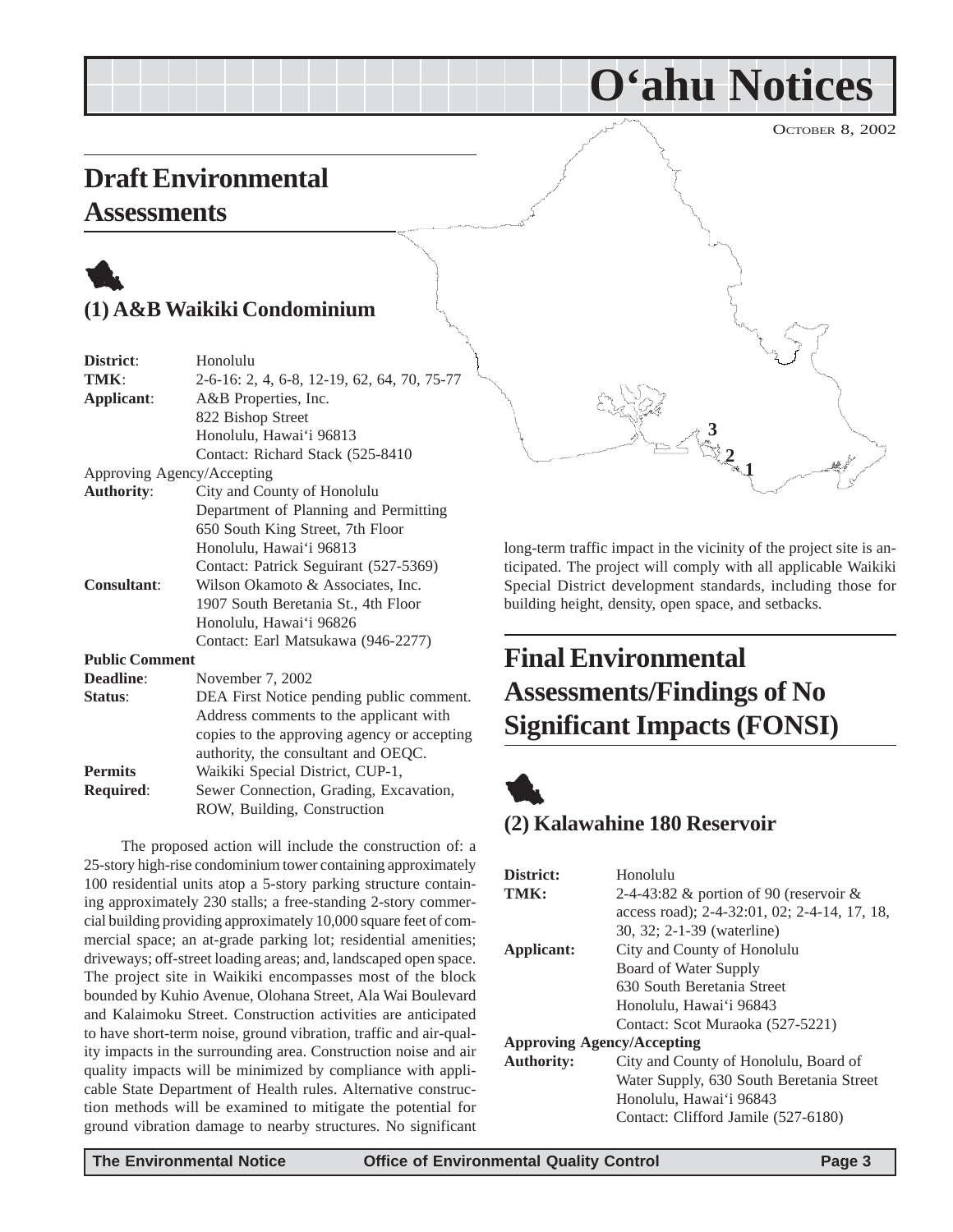# <span id="page-3-0"></span>**O'ahu Notices**

OCTOBER 8, 2002

| <b>Consultant:</b> | Shimabukuro, Endo & Yoshizaki<br>1126 $12th$ Avenue, Room 309 | Applicant:                        | Department of Transportation, Harbors<br>Division, 869 Punchbowl Street, Honolulu |
|--------------------|---------------------------------------------------------------|-----------------------------------|-----------------------------------------------------------------------------------|
|                    | Honolulu, Hawai'i 96816                                       |                                   | Hawai'i 96813                                                                     |
|                    | Contact: Howard Endo (737-1875)                               |                                   | Contact: Marshall Ando (587-1961)                                                 |
| Status:            | FEA/FONSI issued, project may proceed.                        | <b>Approving Agency/Accepting</b> |                                                                                   |
| <b>Permits:</b>    | Noise, NPDES, building, grading, trench-                      | <b>Authority:</b>                 | Same as above                                                                     |
|                    | ing, Punchbowl Special District Permit                        | <b>Consultant:</b>                | Sea Engineering, Inc., Makai Research Pie                                         |
|                    | (minor) and waiver                                            |                                   | 41-202 Kalaniana'ole Highway, No. 8                                               |
|                    |                                                               |                                   | Waimanalo, Hawai'i 96795                                                          |

The Board of Water Supply (BWS) proposes to alleviate the existing potable water storage deficit in the Metro Low West service area with the construction of a 2.0 million gallon reservoir at the Kalawahine site above Roosevelt High School. This additional storage will improve water system performance and reliability in meeting domestic fire protection needs, as well as provide greater system flexibility particularly during emergencies. The reservoir site is approximately 1.5 acres and owned by the BWS. The Department of Hawaiian Home Lands is the landowner for the reservoir access road site. The project also includes installation of approximately 6,000 lineal feet of 24 inch waterline. The waterline will originate from the Kalawahine site crossing through property in Roosevelt High School owned by the Department of Education. The waterline then continues in the Road Rights-of-Way owned by the City and County of Honolulu, south down 'Auwaiolimu and Pensacola Streets to Wilder Avenue and then west on Thurston Avenue and Green Street, before connecting to the existing 18-inch influent/effluent line of the Punchbowl 180' Reservoir on Alapa'i Street. Construction is expected to begin in 2004 and last approximately 17 months. The estimated construction cost of \$7.1 million will be funded by the BWS. Short term impacts during this period will include: (1) fugitive dust, exhaust emissions, and noise from construction equipment in the project vicinity and (2) disruptions in vehicular and pedestrian traffic due to diversions around work areas during installation of the waterline. The contractor will be required to follow certain procedures in order to mitigate short-term impacts, such as restricting working hours, providing proper tuning and maintenance of all equipment, and covering all trenches during non-working hours. Landscaping and irrigation systems will be designed to ensure that the site is visually unobtrusive and blends in with the existing environment. Residents will be allowed input in developing creative design features like berms, rock walls, native landscaping and earth-tone paint to further reduce the visual impacts.

### **(3) Pier 51a Dredging**

**District**: Honolulu **TMK**: Not applicable

| Applicant:          | Department of Transportation, Harbors      |  |  |
|---------------------|--------------------------------------------|--|--|
|                     | Division, 869 Punchbowl Street, Honolulu,  |  |  |
|                     | Hawai'i 96813                              |  |  |
|                     | Contact: Marshall Ando (587-1961)          |  |  |
|                     | <b>Approving Agency/Accepting</b>          |  |  |
| <b>Authority:</b>   | Same as above                              |  |  |
| Consultant:         | Sea Engineering, Inc., Makai Research Pier |  |  |
|                     | 41-202 Kalaniana ole Highway, No. 8        |  |  |
|                     | Waimanalo, Hawai'i 96795                   |  |  |
|                     | Contact: Scott Sullivan (259-7966)         |  |  |
| Status:             | FEA/FONSI issued, project may proceed.     |  |  |
| Permit <sup>.</sup> | Dept. of Army, Section 10                  |  |  |
|                     |                                            |  |  |

The State Department of Transportation, Harbors Division proposes to dredge a portion of Honolulu Harbor in the vicinity of the west (ewa) end of Pier 51A (P51A) which is located on the Sand Island side of Kapalama Basin (KB), adjacent to the Sand Island bridges. The project area to be dredged is 100 ft. wide by 250 ft. long, immediately adjacent to the west end of the pier. Existing depths in the project area vary from –35 ft. to –40 ft. mean lower low water (mllw). The proposed dredge depth is –40 ft., consistent with the federal project depth of KB. The purpose of the project is to provide depth for vessel maneuvering and berthing at P51A. Large container and fuel tanker vessels must at times overhang the end of the pier in order to offload cargo, and the depths less than –40 ft. limit the safe draft of vessels using the dock and prevents them from berthing fully loaded. A barge-mounted crane with a clamshell bucket will be utilized for the dredging operation. Dredged material will be placed in a watertight barge for transport to a confined dewatering site on land at Kalaeloa Barbers Point Harbor. The barge will be offloaded by a front-end loader equipped with a watertight bucket into a containment area for drying by evaporation. Following the drying process, the dredge spoil will be disposed of at an approved on-land disposal site. No runoff or flow back into the harbor or coastal waters during any portion of the dredging or disposal operations will be permitted. The duration of the dredging and disposal operations is estimated to be six months, including equipment mobilization, containment area preparation, dredging, and drying and disposal of the dredge spoil. Actual in-water dredging is expected to take one to two weeks, and drying of the material is expected to take about four months. Approximately 1,800 cubic yards of unconsolidated silt, sand and gravel will be dredged. Pre-dredging water quality testing will be accomplished to established baseline conditions in the dredge area. During dredging a turbidity barrier will be required to completely surround the dredge area, and water quality monitoring will be conducted to ensure the effectiveness of the turbidity barrier in preventing impacts to harbor waters outside of the dredge area. Water quality monitoring during dredging will consist of daily sampling at a location within one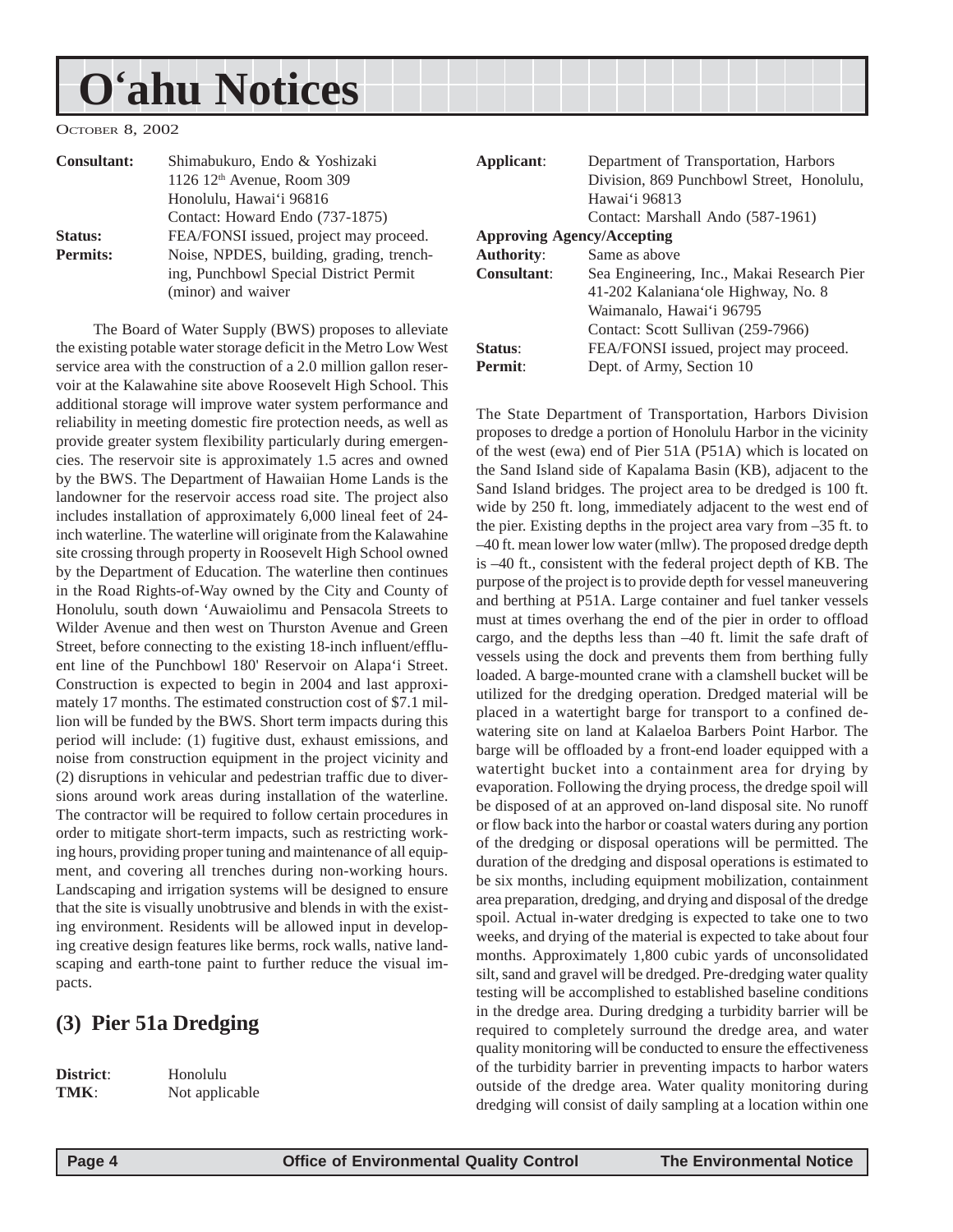<span id="page-4-0"></span>

meter of the turbidity barrier in the vicinity of that day's operations. Two water samples will be taken and analyzed, one near the surface and one at mid-depth (-20 ft.). Parameters to be monitored include temperature, salinity, pH, dissolved oxygen, suspended solids and turbidity.

## **National Environmental Policy Act (NEPA)**



## **Aviation Complex, Whole Barracks Renewal, Wheeler Army Airfield, O'ahu (EA/Draft FNSI)**

| District:        | Wahiawa                                   |
|------------------|-------------------------------------------|
| Applicant:       | Department of the Army                    |
|                  | Contact: Peter Yuh, Jr. (656-2878 x 1051) |
| <b>Comment</b>   |                                           |
| <b>Deadline:</b> | November 8, 2002                          |

The 25th Infantry Division (Light) and U.S. Army, Hawai'i has prepared an Environmental Assessment (EA) and Draft Finding of No Significant Impact (FNSI) for its Implementation of the FY02-07 Army Whole Barracks Renewal Program Phases 6A and 6B, to include construction of Unaccompanied Enlisted Personnel Barracks, Company Operations Facilities, Community Support Buildings, and renovation of existing facilities at Wheeler Army Airfield (WAAF), O'ahu, Hawai'i. Whole Barracks Renewal is an Army-wide program to improve the living conditions of unaccompanied soldiers. Plans call for a 24-phase program of housing projects and support facilities that began in 1995 and may take 50 years to complete. A Programmatic EA (PEA) for Whole Barracks Renewal in Hawai'i was completed in 1995. The PEA called for sitespecific environmental analysis to assess potential impacts of each project phase. This EA is a project-specific document designed to assess the environmental impacts of Phases 6A and 6B of the Whole Barracks Renewal program. The purpose of the action is to provide adequate housing for bachelor enlisted soldiers, adequate facilities for command and administration, and adequate operational facilities near the flight line. In Phase 6A, three new barracks buildings and a soldier community building would be constructed. Two existing structures would be renovated for administrative use, and two new company operational facilities would be built near the flight line. In Phase 6B, three additional barracks would be constructed and an existing hangar would be renovated. Two existing buildings would be demolished during this phase. In both phases, walkways, parking, utility services and communications systems would be upgraded to meet new standards created by the new and renovated facilities. The EA concludes that implementation Phase 6A and 6B of the Whole Barracks Renewal does not constitute a major action having significant effects on the quality of the human environment. However, both phases include renovation and alteration of historic buildings and new construction in the Wheeler National Historic Landmark District. Consultation under Section 106 of the National Historic Preservation Act is ongoing and has not been completed. The Draft FNSI will not be finalized until all Section 106 actions are completed. Copies of the EA and Draft FNSI are available for review and can be obtained by contacting Peter Yuh, Jr. at 656-2878, extension 1051. Any comments should be provided by November 8, 2002 and sent to: Peter Yuh, Jr., NEPA Coordinator, Directorate of Public Works U.S. Army Garrison, Hawaii, Schofield Barracks, Hawai'i 96857-5013. At the conclusion of the review period and completion of the Section 106 process, the Army will respond to any comments, and finalize and sign the FNSI, if appropriate.

## **Previously Published Projects Pending Public Comments**

### **Draft Environmental Assessments**

## **1** Middle Street Transit Center

| Applicant:            | City and County of Honolulu           |  |  |
|-----------------------|---------------------------------------|--|--|
|                       | Department of Transportation Services |  |  |
|                       | 650 S. King Street, 3rd Floor         |  |  |
|                       | Honolulu, Hawai'i 96813               |  |  |
|                       | Contact: Brian Suzuki (527-6880)      |  |  |
|                       | <b>Approving Agency/Accepting</b>     |  |  |
|                       | <b>Authority:</b> Same as above.      |  |  |
| <b>Public Comment</b> |                                       |  |  |
| <b>Deadline:</b>      | October 23, 2002                      |  |  |
|                       |                                       |  |  |
|                       | $\mathbf{r}$ and $\mathbf{r}$         |  |  |

### **1.** Waimalu Stream Dredging

**Applicant**: City and County of Honolulu Department of Design and Construction 650 South King Street, 11th Floor Honolulu, Hawai'i 96813 Contact: Jan Dacanay (547-7506) **Approving Agency/Accepting Authority**: Same as above. **Public Comment Deadline:** October 23, 2002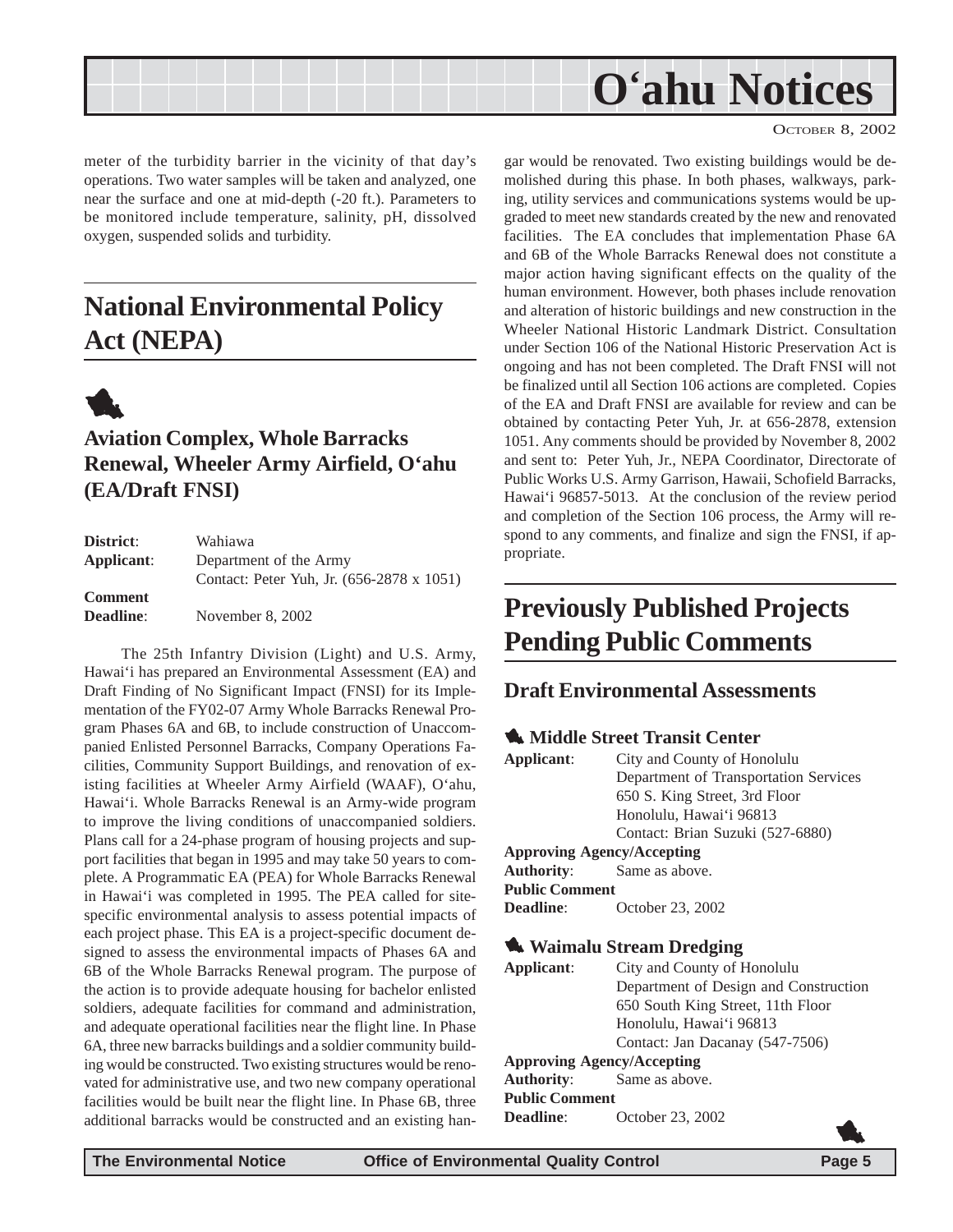# <span id="page-5-0"></span>**Maui Notices**

OCTOBER 8, 2002

## **Draft Environmental Assessments**

## $\bullet$ **(1) Garcia Family Subdivision**

| District:             | Makawao                                     |
|-----------------------|---------------------------------------------|
| TMK:                  | $2 - 1 - 007:067$                           |
| Applicant:            | Samuel Garcia, Jr. & Jon Garcia             |
|                       | 193 Makena Road                             |
|                       | Makena, Hawai'i 96753                       |
|                       | <b>Approving Agency/Accepting</b>           |
| <b>Authority:</b>     | County of Maui, Department of Planning      |
|                       | 250 South High Street                       |
|                       | Wailuku, Hawai'i 96793                      |
|                       | Contact: John Min (270-7735)                |
| <b>Consultant:</b>    | Chris Hart & Partners                       |
|                       | Landscape Architecture and Planning         |
|                       | 1955 Main Street, Suite 200                 |
|                       | Wailuku, Hawai'i 96793                      |
|                       | Contact: Rory Frampton (242-1955)           |
| <b>Public Comment</b> |                                             |
| Deadline:             | November 7, 2002                            |
| Status:               | DEA First Notice pending public comment.    |
|                       | Address comments to the applicant with      |
|                       | copies to the approving agency or accepting |
|                       | authority, the consultant and OEQC.         |
| <b>Permits</b>        | SMA, Zone Change, Grading, Building         |
| <b>Required:</b>      | Community Plan and District Boundary        |
|                       |                                             |

**3**

The Garcia family is proposing to subdivide a 5.497-acre parcel into eleven (11) residential lots ranging in size from approximately 13,500 SF to 34,000 SF in order to allow for the construction of eleven single-family residential dwellings. Access to the project will be from Makena-Keoneoio Road. The proposed improvements require a District Boundary Amendment (DBA) from Agricultural to Urban, a Change in Zoning (CIZ) from Interim to (R-3) Residential, and a Community Plan Amendment (CPA) from Hotel to Single-Family. The CIZ and CPA are required in order to bring conformity between the community plan designation and zoning, which is a reqirement of the subdivision approval. Associated infrastructure and site improvements include a sewer collection system which will tie into Makena Resort's wastewater collection and treatment system; paved roadways; underground utilities; water distribution and fire protection system improvements; and a drainage col-

Amendments

lection and retention system. The proposed development is not anticipated to result in significant environmental impacts to surrounding properties, nearshore waters, natural resources, and/ or archaeological and historic resources on the site or in the immediate area. The Kalani Heiau, which is considered a significant archaeological site, is located on the property and will be preserved in place with a buffer established around the site where no structures or utility lines will be located. The specific plans for preservation of the site will be detailed in a Preservation Plan prepared for the State Department of Land and Natural Resources-Historic Preservation Division review and approval. Public infrastructure and services including roadways, sewer and water systems, medical facilities, police and fire protection, parks, and schools, are, or will be, adequate to serve the project and are not anticipated to be significantly impacted by the project. The proposed project is not anticipated to impact public view corridors and is not anticipated to produce significant adverse impact upon the visual character of the site and its immediate environs. In light of the foregoing, the proposed project will not result in significant impacts to the environment and a Finding of No Significant Impact (FONSI) is anticipated.



**1**

**2**

## **(2) Hale Makua Kahului 16-Bed Expansion and Related Improvements**

| District: | Wailuku         |
|-----------|-----------------|
| TMK:      | $3 - 8 - 07:84$ |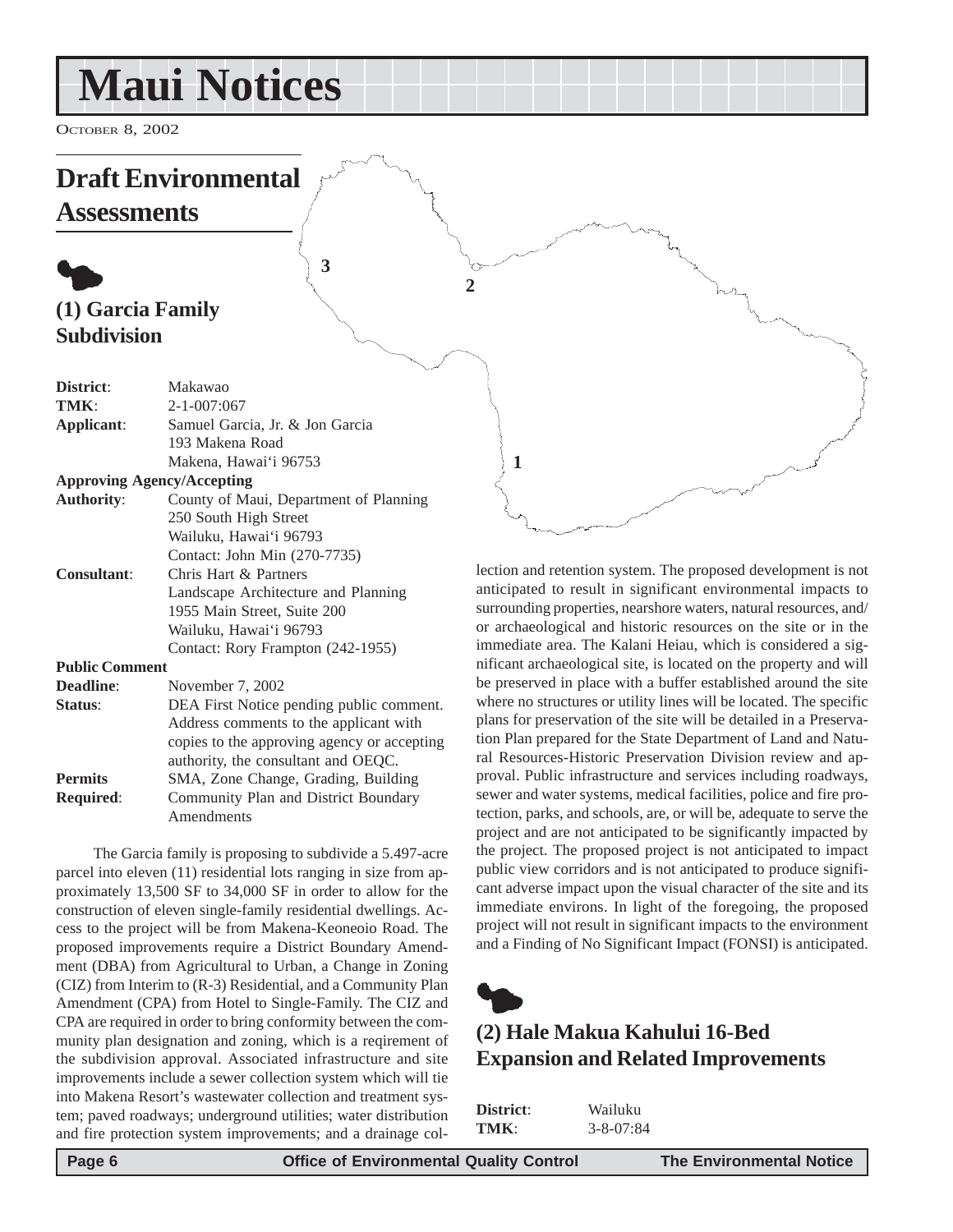<span id="page-6-0"></span>

The applicant, the County of Maui, Department of Public Works and Waste Management (DPWWM), proposes force main improvements for Wastewater Pump Station Nos. 5 and 6 in Lahaina, Maui. The project alignment traverses lands that are characterized by residential, hotel, business, park, public, and former agricultural uses. The proposed project will involve the installation of approximately 9,180 lineal feet of new force main within the County roadway rights-of-way along Shaw Street and portions of Front and Dickenson Streets, as well as Mill Street, a private agricultural road owned by Pioneer Mill Company, Inc. In addition, the project will involve work within the Honoapi'ilani Highway right-of-way, as the force main will cross the highway at its intersections with Shaw and Dickenson Streets. The project will involve replacing the existing 12-inch CI force main between Pump Station Nos. 5 and 6 with a new 12-inch PVC force main. In addition, the project will involve the installation of a new 16-inch PVC and HDPE force main from Pump Station No. 5 to a new sewer transition manhole at the intersection of Mill and Dickenson Streets. From this point, a new 16-inch gravity sewerline will connect to an existing 21 inch gravity sewerline at a sewer manhole at the Honoapi'ilani Highway/Dickenson Street intersection. The new 16-inch force main will replace the existing 12-inch CI force main from Pump Station No. 5 to an existing 12-inch gravity sewer manhole at the intersection of Front Street and the former Kukui Street. In addition to the force main installation, additional improvements will include upgrading Pump Station Nos. 5 and 6 with new motors and pumps, as well as modifications to connect to the new force main. Upon completion of the project, the abandoned force mains will be flushed-out and capped. The estimated cost of the project is approximately \$2.5 million. Construction of the project is expected to commence by the end of 2002 and is

| Applicant:<br><b>Authority:</b>        | Hale Makua, 472 Kaulana Street<br>Kahului, Hawai'i 96732<br>Contact: Anthony Krieg (877-2761)<br><b>Approving Agency/Accepting</b><br>County of Maui, Office of the Mayor<br>200 South High Street<br>Wailuku, Hawai'i 96793<br>Contact: Lance Taguchi (270-7855) | TMK:<br>Applicant:<br><b>Authority:</b> | 4-6-2, 3, 5, 6, 7, 10, 11, 12, 15, 16, 17<br>County of Maui, Department of Public<br>Works and Waste Management<br>200 South High Street<br>Wailuku, Hawai'i 96793<br>Contact: Eric Nakagawa (270-7422)<br><b>Approving Agency/Accepting</b><br>Same as above. |
|----------------------------------------|-------------------------------------------------------------------------------------------------------------------------------------------------------------------------------------------------------------------------------------------------------------------|-----------------------------------------|----------------------------------------------------------------------------------------------------------------------------------------------------------------------------------------------------------------------------------------------------------------|
| <b>Public Comment</b>                  |                                                                                                                                                                                                                                                                   | <b>Consultant:</b>                      | Munekiyo & Hiraga, Inc.                                                                                                                                                                                                                                        |
| Deadline:<br>Status:<br><b>Permits</b> | November 7, 2002<br>DEA First Notice pending public comment.                                                                                                                                                                                                      |                                         | 305 High Street, Suite 104<br>Wailuku, Hawai'i 96793<br>Contact: Michael Munekiyo (244-2015)                                                                                                                                                                   |
| <b>Required:</b>                       | <b>Building</b>                                                                                                                                                                                                                                                   | Status:<br><b>Permits</b>               | FEA/FONSI issued, project may proceed.                                                                                                                                                                                                                         |
|                                        | Hele Melue is a non mustit experiention meriding di                                                                                                                                                                                                               | <b>Required:</b>                        | <b>Construction Permits</b>                                                                                                                                                                                                                                    |

Hale Makua is a non-profit organization providing diverse healthcare services involving long-term nursing, rehabilitation, home health, day health, and foster family programs. Its Kahului facility, located on an approximately 8-acre parcel, currently provides 238 skilled/intermediate care facility nursing beds. With growing demand for such beds, Hale Makua proposes to expand its Kahului facility with the addition of 16 new beds. Additional facility modifications are also proposed to improve patient services and operational efficiencies. Proposed improvements are as follows: 1) Sixteen (16) new skilled nursing beds (eight 2-bed units) are proposed to be located between the existing north and east wings. In addition to the new bed space, a nurse's station and common area are proposed; 2) The existing dining/activities room will be modified for use for rehabilitation services. This improvement will provide approximately 1,370 s.f. for rehabilitation services; 3) A new 1,451 sq. ft. dining/activities area is proposed for an area currently occupied by an open courtyard; 4) Approximately 29 new paved parking stalls in vicinity of the existing entry drive would be provided to meet additional parking requirements; 5) New storage rooms for medical equipment and supplies are proposed at strategically identified locations. Total project cost is estimated to be \$1.9 million. Privately raised funds, as well as State funding will be used for project implementation. Lands underlying the Kahului facility are leased from the County of Maui, and State funding will be used for project construction.

## **Final EA/FONSI**



## **(3) Lahaina Wastewater Pump Station Nos. 5 and 6 - Force Main Improvements**

**District**: Lahaina

**The Environmental Notice Office of Environmental Quality Control Page 7**

anticipated to take approximately nine months.

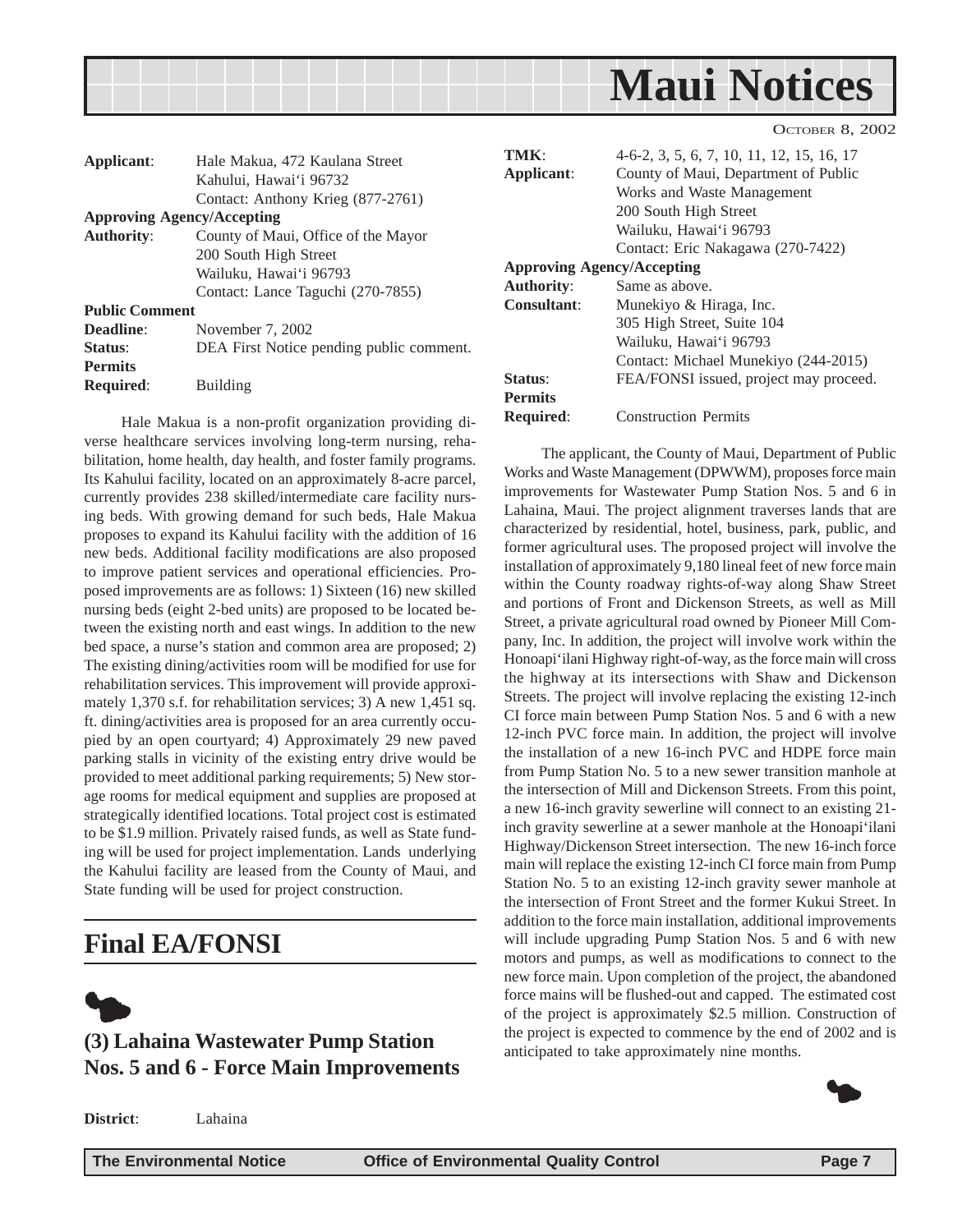# <span id="page-7-0"></span>**Moloka'i Notices**

OCTOBER 8, 2002

## **Final Environmental Assessments/Findings of No Significant Impacts (FONSI) 1**

## 21**2**

## **(1) Dune Planting Plan at Kaluako'i**

| Moloka'i                               |
|----------------------------------------|
| $5 - 1 - 6:156$                        |
| Lyle Dunham (552-2375)                 |
| <b>P.O. Box 98</b>                     |
| Maunaloa, Hawai'i 96770                |
| <b>Approving Agency/Accepting</b>      |
| Department of Land & Natural Resources |
| 1151 Punchbowl St., Room 220           |
| Honolulu, Hawai'i 96813                |
| Contact: Traver Carroll (587-0439)     |
| <b>Architectural Drafting Services</b> |
| P.O. Box 1718                          |
| Kaunakakai, Hawai'i 96748              |
| Contact: Luigi Manera (553-9045)       |
| FEA/FONSI issued, project may proceed. |
|                                        |
| JIIA                                   |
|                                        |

The applicant is requesting a Conservation District Use Permit for a Dune Planting Plan for approximately 2.64 acres of land that is situated within the State Conservation District located in Kaluako'i, Moloka'i, Hawai'i. The proposed plan will include the removal of existing kiawe trees and other exotic plants and replanting and restoration of the area with native Hawaiian plants. The proposed dune planting is associated with the proposed construction of a single-story residential dwelling on the adjacent mauka parcel which is situated in the Agricultural District. According to the applicant no permanent irrigation, no fertilizer or top soil will be placed in the project area. Existing Kiawe will be cut to the ground level and removed. Roots will be left in the sand and covered. No machinery or heavy equipment will be used. All labor will be done manually. According to the applicant the entire action is located at least 100 to 150 feet away from the shoreline.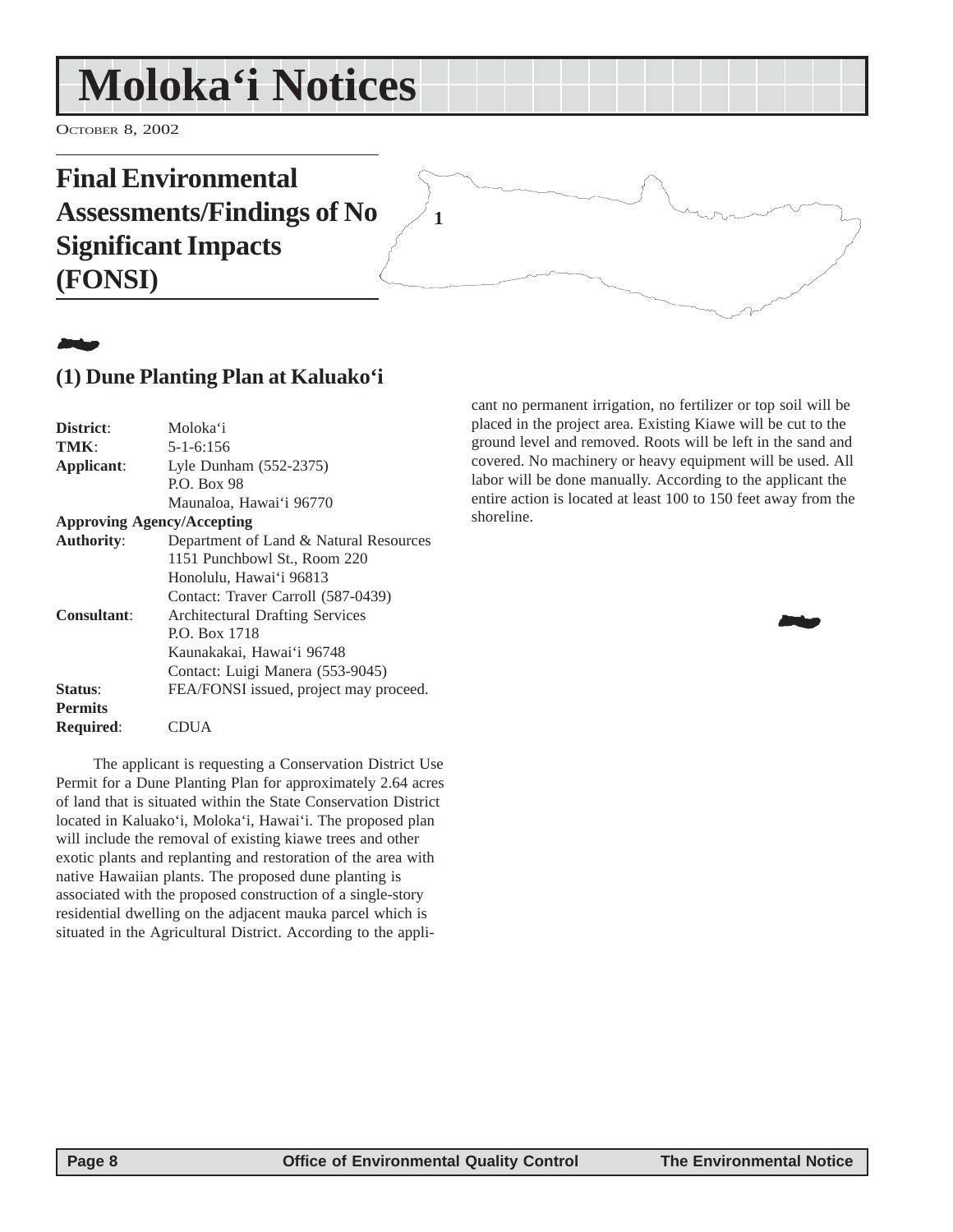# **Hawai'i Notices**

**1**

OCTOBER 8, 2002

## <span id="page-8-0"></span>**Final Environmental Assessments/Findings of No Significant Impacts (FONSI)**

## **Re-evaluation of FONSI**

## $\blacktriangleright$ **(1) O'okala Community Center and Plantation Market Place**

The Hamakua Diversified Agricultural Association (HDAA) is proposing a change to the O'okala Community Center and Plantation Market Place project. The original plan involved the renovation of an existing building on the south side of the O'okala Gym. Bids submitted for the proposed renovation were far in excess of the funds available for the project. The HDAA has determined that the most cost-effective use of available funding is to build a new structure rather than renovate the existing annex on the south side of the gym. The intended uses for the new structure will be identical to those previously proposed for the renovation project. These will include a post office (approximately 180 sq. ft.), a conference room with a small certified kitchen (540 sq.ft.) and men and women restrooms (180 sq. ft.). The location of the new structure is situated less than 100 feet away from the original structure that was proposed for renovation. The land area to be utilized has been previously disturbed and graded for use as a roadway and parking area. Moreover, the size, scale and character of the new structure will not differ substantially from the originally proposed renovation. Based on the foregoing, the County of Hawaii, Department of Parks and Recreation believes that the proposed changes to the O'okala Community Center and Plantation Market Place project have not modified the project to the extent that new or different environmental impacts are anticipated. As such, the proposed changes are not substantial and the original finding of no significant impact (FONSI) is still valid. The FONSI was previously published in the 10/23/01 issue of the Environmental Notice. If there are any questions, please call Glenn Miyao of the Hawai'i County's Department of Parks and Recreation at (808) 961-8311.

## **Previously Published Projects Pending Public Comments**

## **Draft Environmental Impact Statements**

#### 6 **Lalamilo Project**

| Applicant:                        | Department of Hawaiian Home Lands           |  |
|-----------------------------------|---------------------------------------------|--|
|                                   | 1099 Alakea Street, Suite 2000              |  |
|                                   | Honolulu, Hawai'i 96813                     |  |
|                                   | Contact: Amy Arakaki (587-6450); Toll       |  |
|                                   | Free: $974-4000 \times 76450#$              |  |
| <b>Approving Agency/Accepting</b> |                                             |  |
| <b>Authority:</b>                 | Governor of Hawai'i                         |  |
|                                   | c/o Office of Environmental Quality Control |  |
|                                   | 235 South Beretania Street, Suite 702       |  |
|                                   | Honolulu, Hawai'i 96813                     |  |
| <b>Public Comment</b>             |                                             |  |
| Deadline:                         | October 7, 2002                             |  |

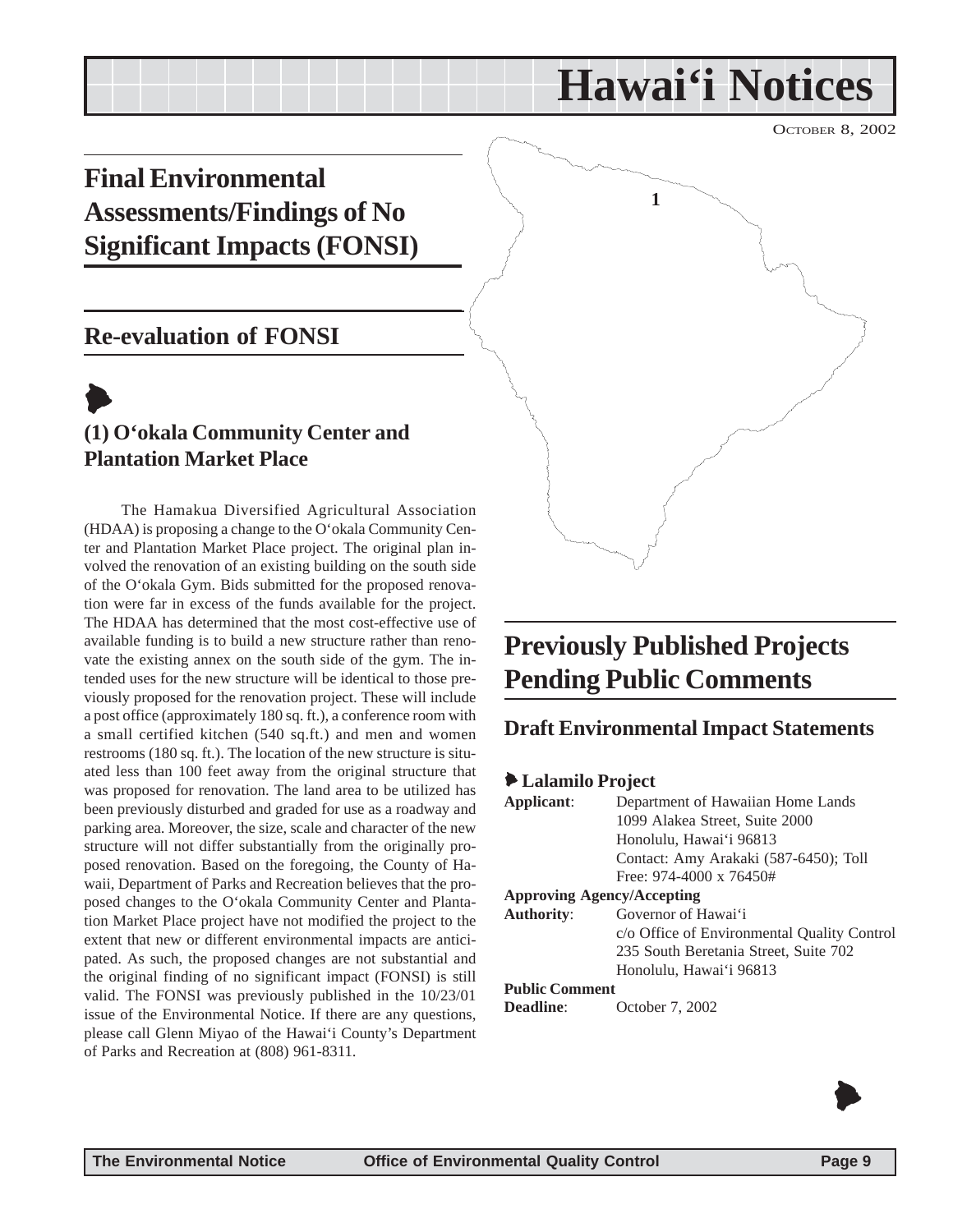# **Shoreline Application Notices**

OCTOBER 8, 2002

### **Shoreline Certification Applications**

Pursuant to § 13-222-12, HAR the following shoreline certification applications are available for inspection at the DLNR District Land Offices on Kaua'i, Hawai'i and Maui and at Room 220, 1151 Punchbowl St., Honolulu, O'ahu (Tel: 587-0414). All comments shall be submitted in writing to the State Land Surveyor, 1151 Punchbowl Street, Room 210, Honolulu, Hawai'i 96813 and postmarked no later than fifteen (15) calendar days from the date of the public notice of the application. If there are any questions, please call Nick Vaccaro at 587-0438.

| Case No. | Date<br>Received | Location                                                                                                                                                                                                                    | Applicant                                          | Tax Map<br>Key   |
|----------|------------------|-----------------------------------------------------------------------------------------------------------------------------------------------------------------------------------------------------------------------------|----------------------------------------------------|------------------|
| MA-271   | 9/27/02          | Lot 18 of Keawakapu Beach Lots Subdivision Being a<br>portion of Grant 548 to J. Y. Kaneha, land situated at<br>Paeahu, Honaula, Makawao, Island of Maui, Hawaii<br>Address: 3254 S. Kihei Road<br>Purpose: Building Permit | Akamai Land Surveying,<br>Inc., for Maui Blue, LLC | $2-1-10:016$     |
| OA-891   | 9/27/02          | Lot 1 as shown on Map 2 of Land Court Application<br>505, land situated at Kailua, Koolaupoko, Island of<br>Oahu, Hawaii<br>Address: 726 Mokulua Drive<br>Purpose: Building Permit                                          | Jamie F. Alimboyoguen,<br>LLC, for Tom Coulson     | $4 - 3 - 08:036$ |

# **Shoreline Determination Notices**

## **Shoreline Certifications and Rejections**

Pursuant to §13-222-26, HAR the following shorelines have been certified or rejected by the DLNR. A person may appeal a certification or rejection to the BLNR, 1151 Punchbowl Street, Room 220, Honolulu, Hawai'i 96813, by requesting in writing a contested case hearing no later than twenty (20) calendar days from the date of public notice of certification or rejection.

| Case No.       | Date                 | Location                                                                                                                                                                                                                                                                | Applicant                                                                  | Tax Map<br>Key     |
|----------------|----------------------|-------------------------------------------------------------------------------------------------------------------------------------------------------------------------------------------------------------------------------------------------------------------------|----------------------------------------------------------------------------|--------------------|
| $MA - 220 - 4$ | 9/25/02<br>Certified | Being a portion of Land Commission Award 11216,<br>Apana 21 to M. Kekauonohi, also being all of lot 47<br>of Makena Beach Lots, land situated at Palauea,<br>Honuaula, Makawao, Island of Maui, Hawaii<br>Address: Makena Road<br>Purpose: Planning for Use of Property | Warren S. Unemori<br>Engineering, Inc., for<br>Warmenhoven Spirit<br>Trust | $2 - 1 - 11:021$   |
| MA-255         | 9/25/02<br>Certified | Portion of lot 1 of section 2 of the Second Portion of<br>the Hamakuapoko Hui Lands, land situated at Paia,<br>Hamakuapoko, Island of Maui, Hawaii<br>Address: 65 Hana Highway, Paia<br>Purpose: Building Permit                                                        | Akamai Land Surveying,<br>Inc., for James E. Fuller<br>$(65$ Hana Highway) | $2 - 6 - 02 : 010$ |
| QA-889         | 9/25/02<br>Certified | Being a portion of R.P. 4498, Land Commission<br>Award 6175 to Kamaha no Malaea, land situated at<br>Wailupe, Honolulu, Island of Oahu, Hawaii<br>Address: 5311-J Kalanianaole Hwy.<br>Purpose: Building Permit                                                         | Jaime F. Alimboyoguen,<br>for Lynn Wong                                    | $3 - 6 - 03 : 15$  |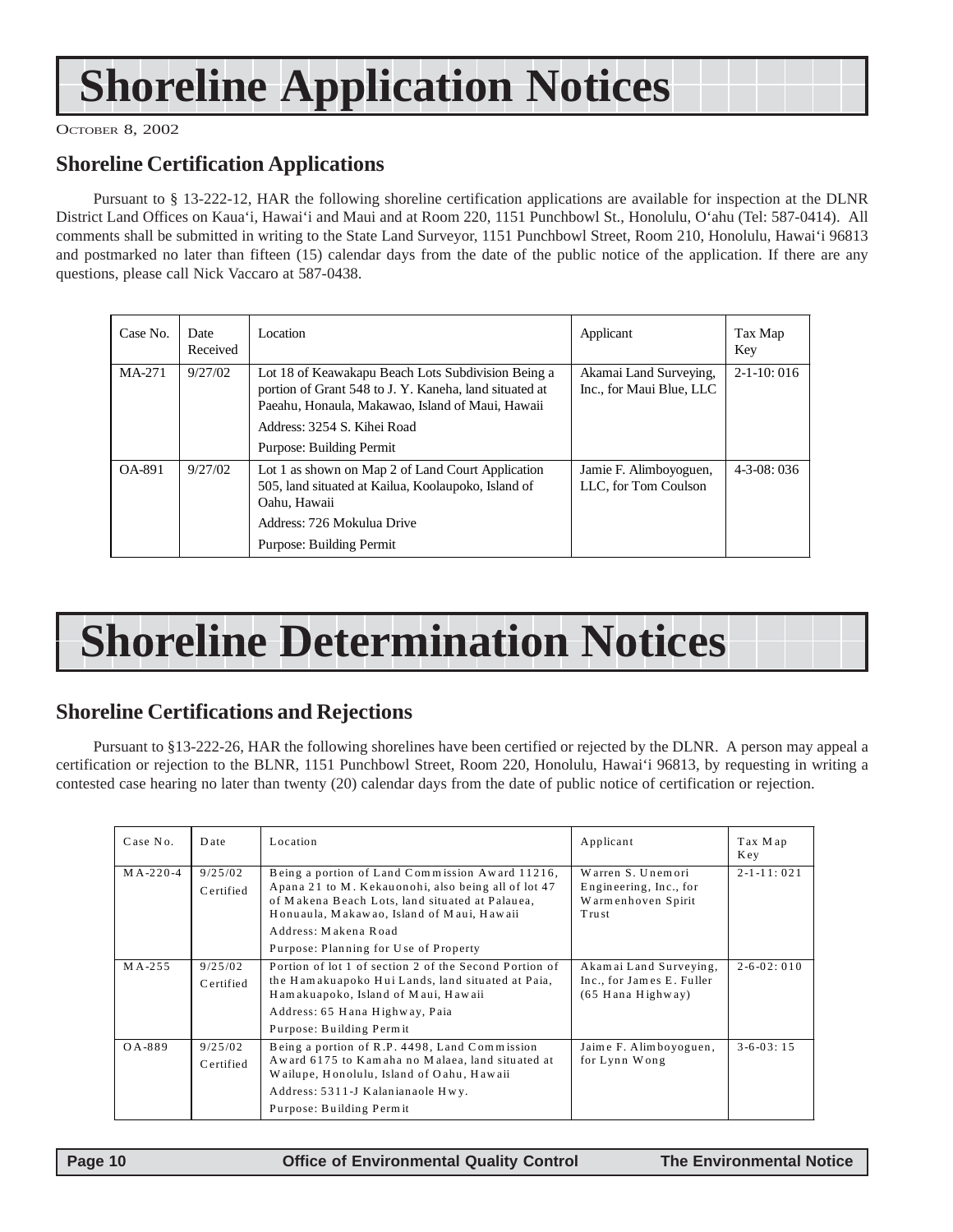# <span id="page-10-0"></span>**Conservation District Notices**

OCTOBER 8, 2002

### **Conservation District Use Permits**

Persons interested in commenting on the following Conservation District Use Applications must submit comments to the Department of Land and Natural Resources. Also, anyone interested in receiving notification of determinations on Conservation District Use Applications must submit requests to DLNR that include the following information: (1) Name and address of the requestor; (2) The departmental permit for which the requestor would like to receive notice of determination; and 3) The date the notice was initially published in the Environmental Notice. Both comments and requests for notification of determinations must be submitted to DLNR within thirty days from the initial date that the notice was published in the Environmental Notice.

Please send comments and requests to: State of Hawaii, Department of Land and Natural Resources, Land Division, 1151 Punchbowl Street, Room 220, Honolulu, Hawaii 96813. DLNR will make every effort to notify those interested in the subject CDUA, it is not obligated to notify any person not strictly complying with the above requirements. For more information, please contact Masa Alkire at 587-0385.



#### **Civil Defense Warning Siren Project**

| <b>File No.:</b> | CDUA HA-3105 (Board Permit)                |
|------------------|--------------------------------------------|
| Applicant:       | <b>State Civil Defense</b>                 |
| <b>Location:</b> | Kehena, Puna, Hawai'i                      |
| TMK:             | $1 - 2 - 09:41$                            |
| <b>Action:</b>   | Warning siren installation                 |
| 343, HRS         |                                            |
| determination:   | Exempt                                     |
|                  | Appl's Contact: Harold Sonomura (586-0479) |



#### **Zink Driveway & Landscaping**

| <b>File No.:</b>       | CDUA HA-3104 (Departmental Permit)  |
|------------------------|-------------------------------------|
| Applicant:             | Maurice Zink                        |
| <b>Location:</b>       | Puna, Hawai'i                       |
| TMK:                   | $1 - 5 - 10:031$                    |
| <b>Action:</b>         | Driveway construction & landscaping |
| 343, HRS               |                                     |
| determination:         | Exempt                              |
| <b>Appl's Contact:</b> | Maurice Zink (701-285-3589)         |

# **Pollution Control Permit Applications**

### **Department of Health Permits**

The following is a list of some pollution control permits currently being reviewed by the State Department of Health. For more information about any of the listed permits, please contact the appropriate branch or office of the Environmental Management Division at 919 Ala Moana Boulevard, Honolulu.

| <b>Branch</b><br>Permit Type                                      | Applicant $\&$<br>Permit Number                     | Project Location                                                                                    | Pertinent<br>Date            | Proposed Use                                                                  |
|-------------------------------------------------------------------|-----------------------------------------------------|-----------------------------------------------------------------------------------------------------|------------------------------|-------------------------------------------------------------------------------|
| Clean Air Branch.<br>586-4200, Noncovered<br>Source Permit        | Castle & Cooke<br>Resorts, LLC<br>NSP 0488-01-N     | Central Service Facilities.<br>Lanai City, Lanai                                                    | Issued:<br>9/11/02           | 150 HP Boiler and Three<br>$(3)$ 365 kW Diesel Engine<br>Generators           |
| Clean Air Branch, 586-<br>4200, Covered Source<br>Permit          | Hawaiian Electric<br>Company, Inc.<br>CSP 0240-01-C | Kahe Generating Station,<br>89-900 Farrington Highway,<br>Waianae, Oahu                             | Issued:<br>9/17/02           | Six (6) Boilers and Two (2)<br><b>Black Start Diesel Engine</b><br>Generators |
| Clean Air Branch,<br>586-4200, Temporary<br>Covered Source Permit | Pineridge Farms,<br>Inc.<br>CSP 0524-01-CT          | Various Temporary Sites,<br>State of Hawaii<br>Initial Location: Kapaa<br>Quarry Road, Kailua, Oahu | Comments<br>Due:<br>10/21/02 | One (1) 295 TPH Crushing<br>Plant with One (1) 300 HP<br>Diesel Engine        |
| Clean Water Branch<br>586-4309, NPDES<br>Permit                   | AES Hawaii, Inc.<br>No. HI 0021130                  | Campbell Industrial Park<br>Ewa, Oahu                                                               | Comments<br>Due:<br>10/16/02 | Modification to current<br>permit to include discharges<br>of RO & R1 water   |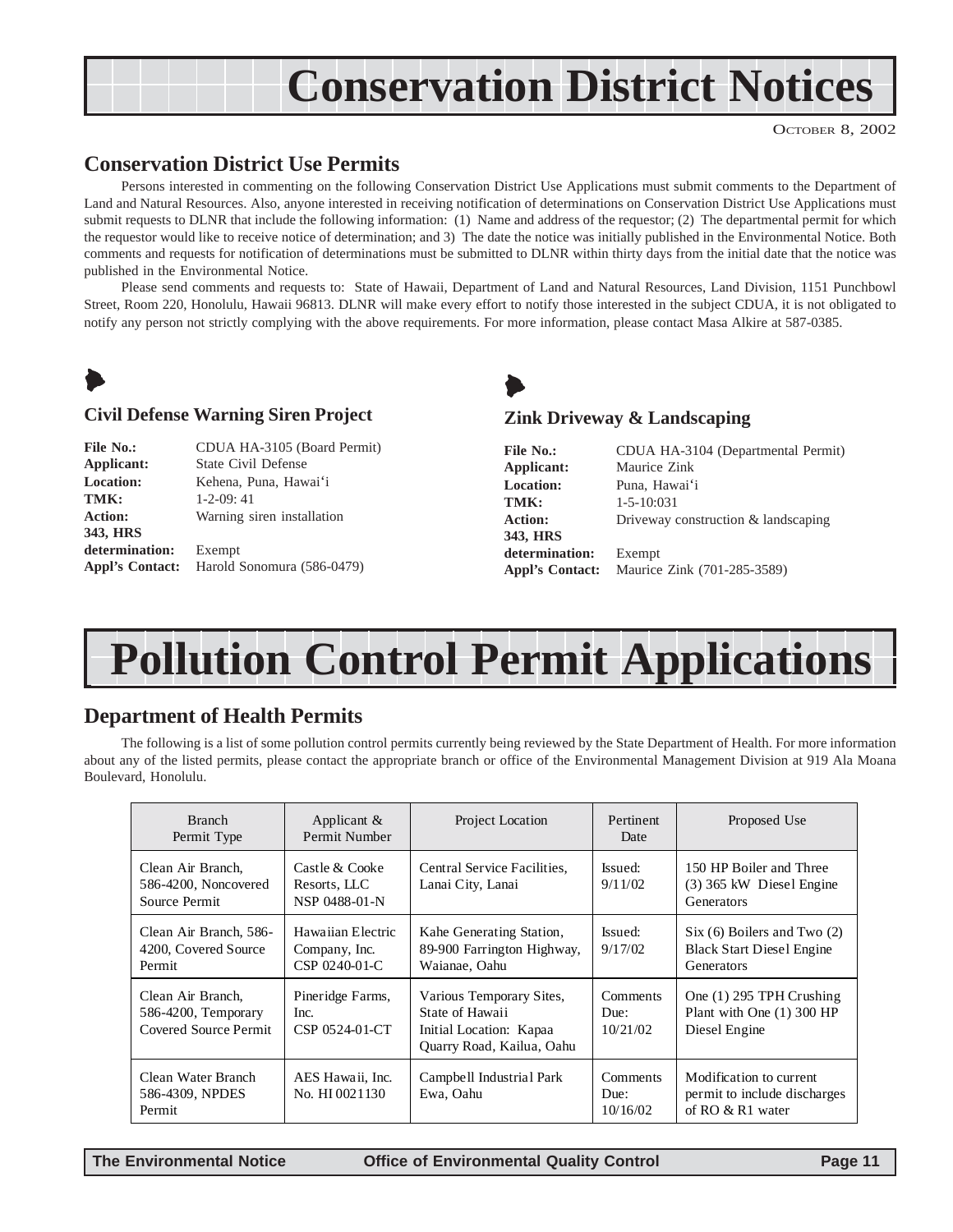# <span id="page-11-0"></span>**Coastal Zone News**

OCTOBER 8, 2002

### **Special Management Area (SMA) Minor Permits**

Pursuant to Hawai'i Revised Statute (HRS) 205A-30, the following is a list of SMA Minor permits that have been approved or are pending by the respective county/state agency. For more information about any of the listed permits, please contact the appropriate county/state Planning Department. City & County of Honolulu (523-4131); Hawai'i County (961-8288); Kaua'i County (241-6677); Maui County (270-7735); Kaka'ako (587-2878).

| <b>Location (TMK)</b>      | <b>Description (File No.)</b>                           | <b>Applicant/Agent</b>   |
|----------------------------|---------------------------------------------------------|--------------------------|
| Hawaii: Puna (1-4-28: 44)  | After the fact hand clearing and replanting of property | <b>Christine Waters</b>  |
|                            | (SMAA 02-35)                                            |                          |
| Hawaii: Puna (1-5-62: 96)  | Water well (SMAA 02-38)                                 | Kenneth Heinemanna       |
| Hawaii: Hilo (2-7-20: 16)  | Pali Bank Protection (SMAA 02-37)                       | Neal & Marilyn Herbert   |
| Honolulu: Kailua, Kapaa    | Green waste recycle facility (2002/SMA-44)              | Hawaiian Earth Products  |
| Quarry Rd (4-2-15: 6)      |                                                         |                          |
| Maui: Lahaina (4-5-21: 14) | Disaster Warning Siren & Pole (SM2-20020130)            | Jay K. Hashimoto         |
| Maui: Hana (1-4-4: 21)     | Disaster Warning Siren & Pole (SM2-20020134)            | Jay K. Hashimoto         |
| Maui: Maalaea (3-8-5: 32)  | Haycraft Disaster Warning (SM2-20020135)                | Norman Ogasawara         |
| Maui: Waiehu (1-2-20: 71)  | Civil Defense Siren (SM2-20020136)                      | Norman Ogasawara         |
| Maui: Lahaina (4-5-7: 10)  | Civil Defense Siren (SM2-20020137)                      | Norman Ogasawara         |
| Maui: Koomoa (1-2-2: 7)    | New MECO Pole (SM2-20020138)                            | Al Covic                 |
| Maui: Opana Pt (2-8-3: 49) | 2 Wells (SM2-20020139)                                  | Jeffrey Naftulin         |
| Maui: Kahului (1-7-3: 7)   | Maui Beach Temp Tent (SM2-20020140)                     | Oka Architects           |
| Maui: Makena (2-1-6: 5)    | Swimming Pool (SMX-20020468) Pending                    | <b>James Niess</b>       |
| Maui: Waiehu (3-2-20: 65)  | Additions & Pool (SMX-20020470) Pending                 | George Peters            |
| Maui: Kihei (3-9-53: 5)    | Addition to Residence (SMX-20020472) Pending            | Nick Wagner              |
| Maui: Kihei (2-1-27: 6)    | Residence & Pool (SMX-20020473) Pending                 | Daniel Sayles            |
| Maui: Lahaina (4-5-24: 37) | Pool & Spa (SMX-20020474) Pending                       | Craig Weber              |
| Maui: Haiku (2-8-3: 44)    | Dwelling (SMX-20020477) Pending                         | Donald O'Connor          |
| Maui: Paia (2-5-3: 26)     | Change Front Door (SMX-20020478) Pending                | Pauline Green            |
| Maui: Paia (3-3-78: 3)     | House & Garage (SMX-20020479) Pending                   | Daniel Sayles            |
| Maui: Kapalua (4-2-7: 16)  | Spa (SMX-20020480) Pending                              | Architectural Design     |
| Maui: Kihei (3-9-53: 9)    | Swimming Pool (SMX-20020481) Pending                    | Pool Pro                 |
| Maui: Makena (2-1-11: 1)   | Remodel Apartment (SMX-20020482) Pending                | Professional Remodeling  |
| Maui: Hana (1-5-3: 32)     | Garage (SMX-20020484) Pending                           | East Maui Construction   |
| Maui: Hana (1-1-3: 56)     | Propane Tank (SMX-20020485) Pending                     | Maui Architectural Group |
| Maui: Huelo (2-9-7: 22)    | <sup>1st</sup> Farm Res Bldg (SMX-20020486) Pending     | Leonard Keith            |
| Maui: Kihei (3-9-2: 28)    | Restaurant (SMX-20020487) Pending                       | <b>Anthony Simon</b>     |
| Maui: Lahaina (4-4-13: 8)  | Relocate Fitness Rm (SMX-20020488) Pending              | <b>Hyatt Regency</b>     |
| Maui: Paia (3-8-1: 71)     | Relocate Res Structure (SMX-20020489) Pending           | Fred Loesberg            |
| Maui: Lahaina (4-1-8: 71)  | Addition to Dwelling (SMX-20020491) Pending             | Steven Tsue              |
| Maui: (3-9-32: 32)         | Dwelling & Garage (SMX-20020492) Pending                | Mary Cahill              |
| Maui: Maalaea (3-5-8: 1)   | Pac Whale Fd Edu Ctr (SMX-20020495) Pending             | Marie Kimmey             |
| Maui: Kihei (3-9-13: 16)   | 2 Parcel Subdivision (SMX-20020493) Pending             | Silversword Engineering  |
| Maui: Kahului (3-7-11: 24) | Alter Colvin Rehab (SMX-20020497) Pending               | Jean Tessmer             |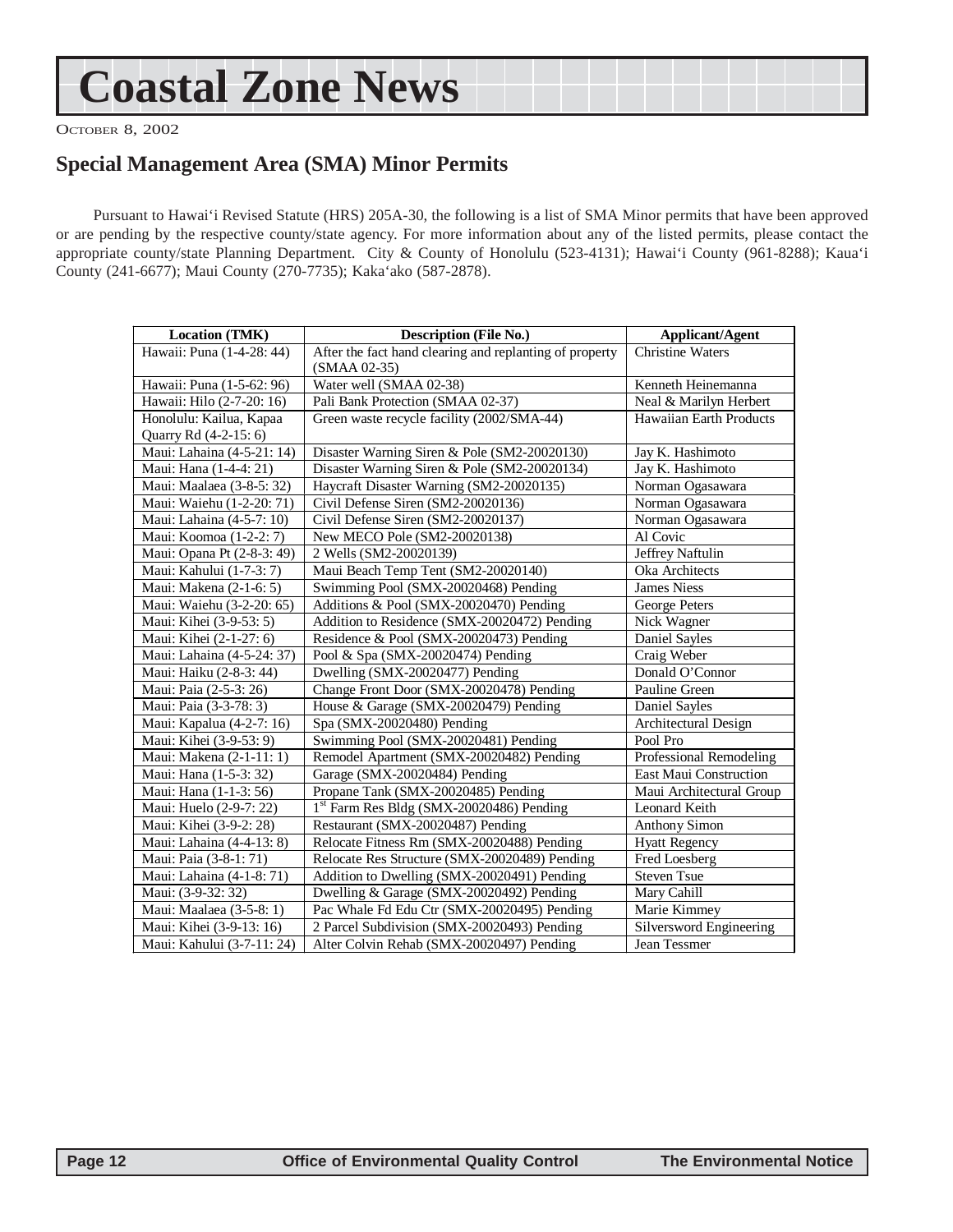# **Documents Available at OEQC**

OCTOBER 8, 2002

Here are environmental impact statements that OEQC is giving away. This is the result of a periodic culling-out of the OEQC library. Volumes are given away on a first come-first served basis. When calling to inquire about the availability of an item be sure to reference its library number listed below.

**OAHU**

|               |                 | $D = dr$ aft $F = final$ $R = revised$<br>$S =$ supplemental                                      |                            |
|---------------|-----------------|---------------------------------------------------------------------------------------------------|----------------------------|
| <b>Status</b> | Date            | Title                                                                                             | Lib. $#$                   |
| <b>DEIS</b>   | Aug 1973        | Agricultural Park on Oahu (Kunia)                                                                 | OA 116                     |
| <b>DEIS</b>   | Nov 1975        | Kalanianaole Highway (Aina Haina - HI Kai)                                                        | <b>OA 137</b>              |
| App. D        | Nov 1975        | Kalanianaole Highway Technical Appendices for D & FEIS                                            | <b>OA 137A</b>             |
| <b>DEIS</b>   | Jul 1976        | Kalakaua Commercial Complex                                                                       | OA 146                     |
| <b>FEIS</b>   | Aug1976         | Kalakaua Commercial Complex                                                                       | <b>OA 146A</b>             |
| <b>DEIS</b>   | 1977            | Koolauloa Housing Project B Kahuku                                                                | OA185                      |
| <b>DEIS</b>   | Sep 1978        | Halekulani Hotel                                                                                  | <b>OA 203</b>              |
| <b>DEIS</b>   | May 1980        | <b>HPOWER</b>                                                                                     | <b>OA 253</b>              |
| <b>DEIS</b>   | Oct 1981        | Kahuku Wind Energy Project                                                                        | <b>OA 281</b>              |
| <b>RDEIS</b>  | Jun 1984        | Lanikai Hale (CDUA)                                                                               | OA 329                     |
| <b>DEIS</b>   | Aug 1985        | Kuilima Resort Expansion (Kahuku)                                                                 | OA 349                     |
| <b>DSEIS</b>  | Mar 1988        | Honouliuli Wastewater Treatment Plant, Unit 2 (Ewa)                                               | <b>OA 131B</b>             |
| <b>DEIS</b>   | Nov 1988        | Waikane Golf Course (vol II, Technical Reports)                                                   | OA 412                     |
| <b>RDEIS</b>  | Nov 1989        | Waikiki Landmark                                                                                  | <b>OA 420B</b>             |
| <b>DEIS</b>   | Mar 1990        | Honolulu Rapid Transit; Alternatives Analysis; Plans & Profiles Drawings (appendix B) B 2<br>vol. | <b>OA 500, OA</b><br>500 B |
| <b>DEIS</b>   | Feb 1991        | Ewa Marina Phase II                                                                               | OA 469                     |
| <b>DSEIS</b>  | Oct 1993        | Lihi Lani (Pupukea residential development)                                                       | <b>OA 471B</b>             |
| <b>FEIS</b>   | Dec 1993        | East Mamala Bay Wastewater Fac. Plan (Red Hill - Niu Vly)                                         | <b>OA 519A</b>             |
| <b>DSEIS</b>  | Jul 1994        | Revised Kakaako Makai Area Plan                                                                   | <b>OA 444B</b>             |
| <b>FEIS</b>   | Apr 1996        | Ka Iwi State Park                                                                                 | <b>OA 535A</b>             |
| <b>DSEIS</b>  | Jul 1998        | Waimanalo Wastewater Facilities Plan                                                              | <b>OA 318A</b>             |
| <b>Status</b> | Date            | Title                                                                                             | Lib. $#$                   |
| <b>DEIS</b>   | Oct 1998        | Puaena Camp (2 copies)                                                                            | <b>OA 549</b>              |
| <b>FEIS</b>   | May 1999        | Puaena Camp (1 copy)                                                                              | <b>OA 549A</b>             |
| <b>DEIS</b>   | Mar 1999        | Koko Head Regional Park Nature Preserve                                                           | <b>OA 550</b>              |
| <b>FEIS</b>   | Aug 1999        | FEIS renamed Hanauma Bay Nature Preserve                                                          | <b>OA 550A</b>             |
| <b>DEIS</b>   | Jun 1999        | Oahu Commercial Harbors 2020 Master Plan                                                          | <b>OA 551</b>              |
| <b>FEIS</b>   | Sep 1999        |                                                                                                   | <b>OA 551A</b>             |
| <b>FEIS</b>   | Feb 2000        | Kailua-Kaneohe-Kahaluu Facilities Plan                                                            | <b>OA 552A</b>             |
| <b>DEIS</b>   | <b>Mar 2000</b> | Diamond Head State Monument (2 copies)                                                            | <b>OA 554</b>              |
| <b>DEIS</b>   | Sep 2000        | West Mamala Bay Facilities Plan (2 copies)                                                        | <b>OA 558</b>              |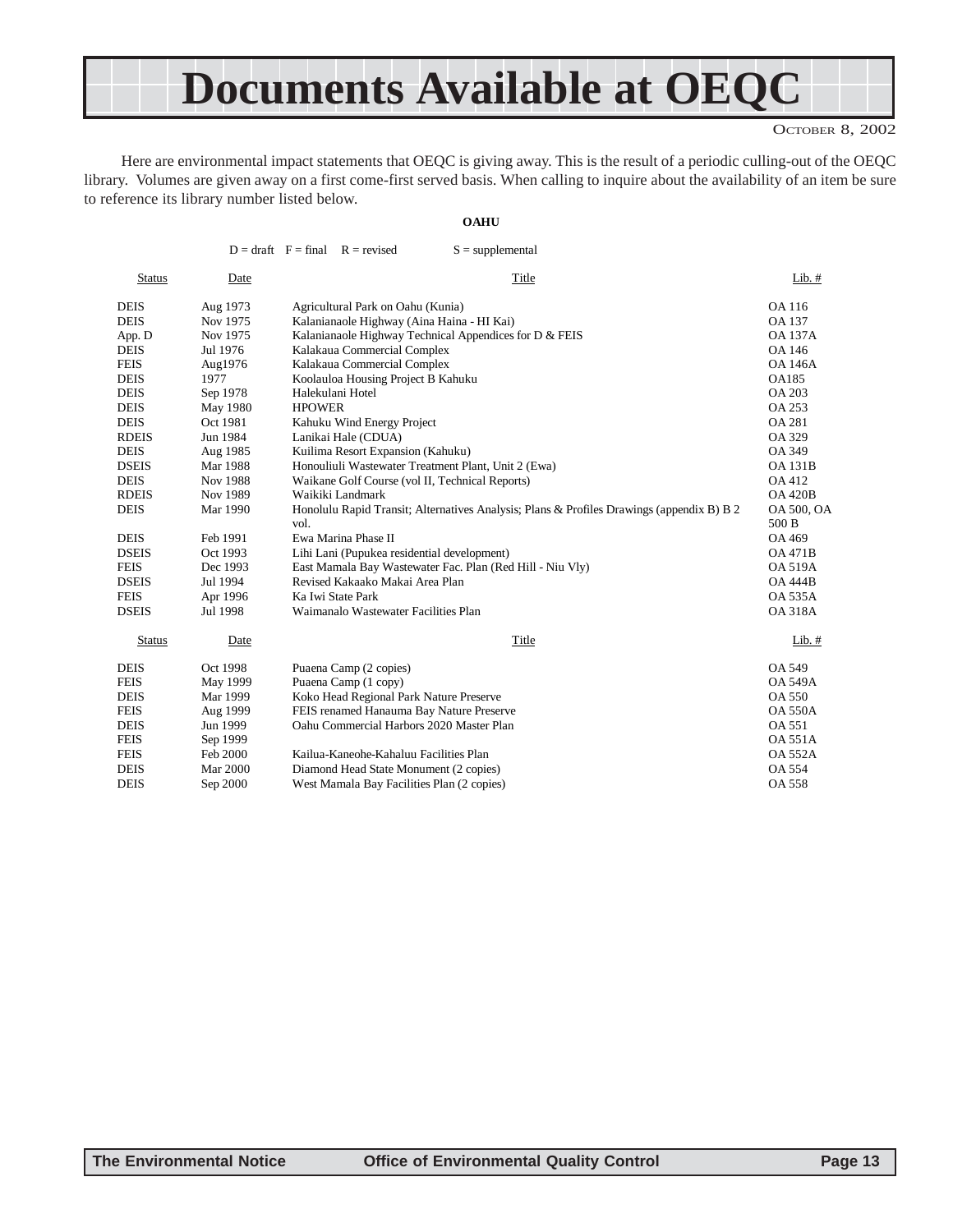# **Documents Available at OEQC**

OCTOBER 8, 2002

**KAUAI**

|                            | $D = dr$ aft         | $F = final$                                                                                                          | $R = revised$ | $S =$ supplemental |                         |
|----------------------------|----------------------|----------------------------------------------------------------------------------------------------------------------|---------------|--------------------|-------------------------|
| <b>Status</b>              | Date                 | Title                                                                                                                |               |                    | $Lib.$ #                |
| <b>FEIS</b>                | Jun 1992             | Kauai Judiciary Complex                                                                                              |               |                    | <b>KA141C</b>           |
| <b>DEIS</b><br><b>FEIS</b> | Apr 1998<br>Dec 1998 | Pacific Missile Range Facility (PMRF) B 2 sets, 2 vol. each<br>Pacific Missile Range Facility (PMRF) B 1 set, 3 vol. |               |                    | KA 150<br><b>KA150A</b> |
| <b>DSEIS</b>               | Jun 1998             | Kukuiula Bay Resort (2 copies)                                                                                       |               |                    | KA 151                  |
| <b>DEIS</b>                | May 1998             | New Hanalei Middle School                                                                                            |               |                    | KA 152                  |
| <b>DEIS</b>                | Dec 1998             | Kauai Electric Lihue Energy Service Center (2 copies)                                                                |               |                    | KA 153                  |
| <b>DEIS</b>                | Oct 1999             | Kapalawai Resort (2 copies)                                                                                          |               |                    | KA 154                  |
| <b>DEIS</b>                | May 2000             | North Pacific Acoustic Laboratory (ATOC) (2 copies)                                                                  |               |                    | KA 155                  |

#### **HAWAII**

|               |                 | $D = \text{draff}$ $F = \text{final}$<br>$R =$ revised<br>$S =$ supplemental |                |
|---------------|-----------------|------------------------------------------------------------------------------|----------------|
| <b>Status</b> | Date            | Title                                                                        | Lib. $#$       |
| <b>DEIS</b>   | Aug 1988        | Hawaii Commodities Irradiation Facility                                      | HI 206         |
| <b>DEIS</b>   | Aug 2000        | Kaloko Industrial Park, Phases III & IV (TSA Intl.) 2 copies                 | HI 273         |
| <b>FEIS</b>   | Oct 2000        | Kaloko Industrial Park, Phases III & IV (TSA Intl.) 1 copy                   | HI 273A        |
| <b>DEIS</b>   | Jun 1996        | Hapuna Beach Recreation Area Expansion                                       | HI 260         |
| <b>FEIS</b>   | May 2001        | Hapuna Beach Recreation Area Expansion                                       | <b>HI 260A</b> |
| <b>DEIS</b>   | Jun 1999        | Mamalahoa Highway Bypass, 2 sets, 2 vol. each                                | HI 268         |
| <b>FEIS</b>   | Sep 1999        | Mamalahoa Highway Bypass (2 vol.)                                            | <b>HI 268A</b> |
| <b>FEIS</b>   | Dec 1999        | Mauna Kea Science Reserve Master Plan & technical appendices (2 vol.)        | <b>HI 269A</b> |
|               |                 |                                                                              | vol I & II     |
| <b>DEIS</b>   | Jun 2000        | Oneloa Onsen & Sports Complex                                                | HI 270         |
| <b>DEIS</b>   | <b>May 2000</b> | University of Hawaii Center at West Hawaii (Kona) 2 copies                   | HI 271         |
| <b>FEIS</b>   | Oct 2000        | University of Hawaii Center at West Hawaii (Kona) 1 copy                     | <b>HI 271A</b> |
| <b>DEIS</b>   | <b>Mar 2001</b> | Hawaii Commercial Harbors 2020 Master Plan (2 copies)                        | HI 275         |
| <b>FEIS</b>   | Jul 2001        | Hawaii Commercial Harbors 2020 Master Plan (1 copy)                          | <b>HI 275A</b> |
| <b>DEIS</b>   | Nov 2001        | China - US Center (3 copies) (1 copy no library #)                           | HI 276         |
| <b>FEIS</b>   | Mar 2002        | China - US Center $(1 \text{ copy})$ (no library #)                          |                |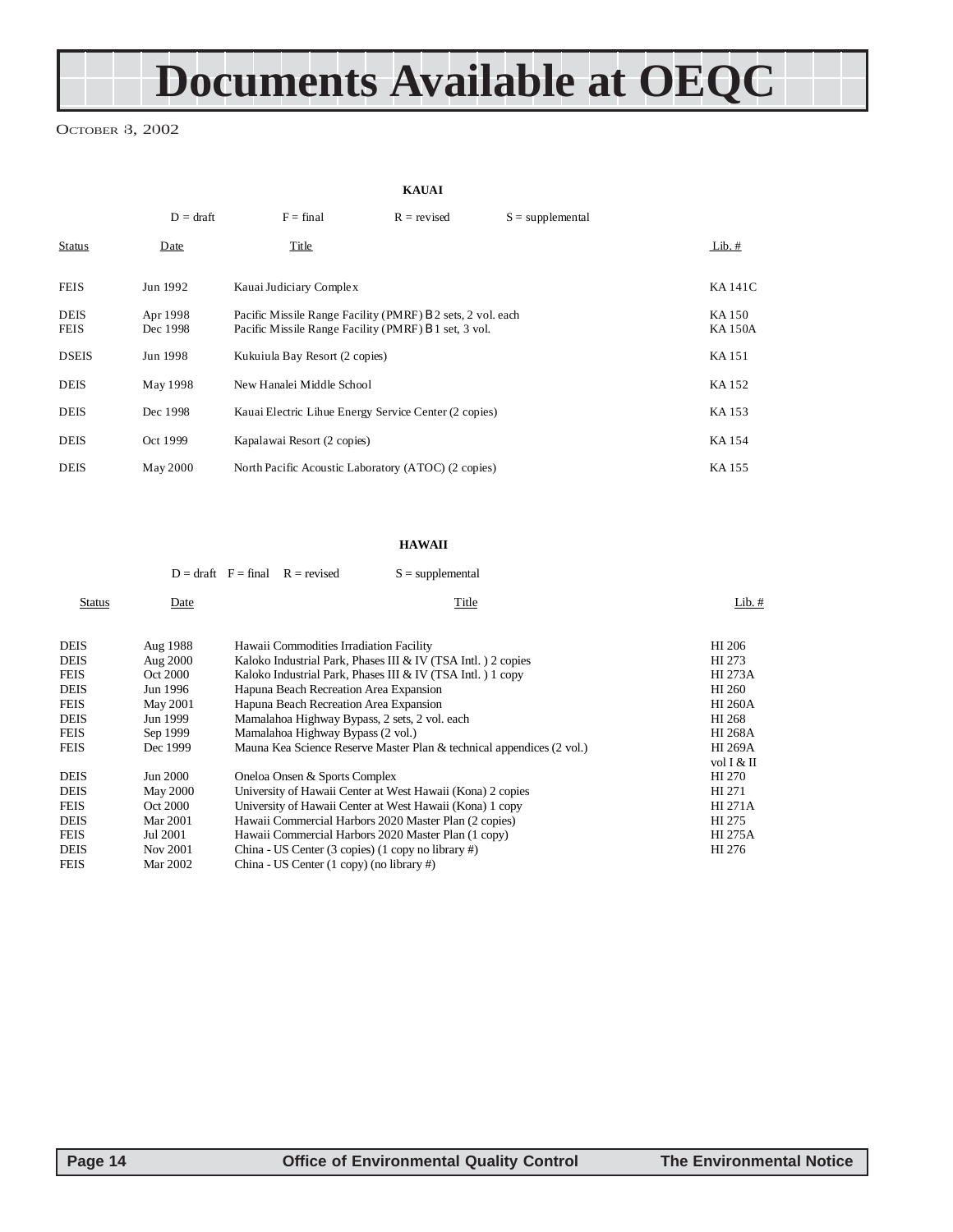#### OCTOBER 8, 2002

## <span id="page-14-0"></span>**Reopened Comment Period and Hearings for Critical Habitat on Hawai'i**

The U.S. Fish and Wildlife Service (Service) gives notice of two public hearings and a reopening of the comment period on the proposed critical habitat designations for 47 plants from the island of Hawai'i. Comments already submitted on the proposed rule need not be resubmitted as they will be fully considered in the final determination. The comment period for this proposal now closes on November 30, 2002. Any comments received by the closing date will be considered in the final decision on this proposal. Two public hearings will be held on the island of Hawai'i, on Tuesday, October 29, 2002, in Kailua-Kona at the King Kamehameha Hotel, 75-5660 Palani Road from 5:30 p.m. to 8:30 p.m. and on Wednesday, October 30, 2002, in Hilo at the Hawai'i Naniloa Resort, 93 Banyan Drive from 6:00 p.m. to 8:00 p.m. Prior to both public hearings, the Service will be available from 3:30 to 4:30 p.m. to provide information and to answer questions. The Service will also be available for questions after the hearings. Comments and materials concerning this proposal should be sent to the Field Supervisor, U.S. Fish and Wildlife Service, Pacific Islands Office, 300 Ala Moana Boulevard, Room 3-122, P.O. Box 50088, Honolulu, Hawai'i 96850. For details, contact Paul Henson, at the above address or telephone (808) 541-3441. or send facsimiles to (808) 541- 3470 (see, 67 F.R. 59811, September 24, 2002).

#### **Western Pacific Fishery Council Meetings**

The National Oceanic and Atmospheric Administration (NOAA) announced that the the 81st meeting of the Western Pacific Fishery Management Council's Scientific and Statistical Committee (SSC) will convene on October 8, 2002, from 9 a.m. to 5 p.m. and on October 9-10, 2002, from 8:30 a.m. to 12 noon. in Honolulu, at the Council Office Conference Room, 1164 Bishop St., Suite 1400. The Commercial, Recreational, Subsistence/Indigenous and Ecosystem and Habitat Advisory Panels will meet at the Council Office Conference Room, 1164 Bishop St., Suite 1400, Honolulu on October 10, 2002, from 2 p.m. to 5 p.m., on October 11 from 8:30 a.m. to 5 p.m., and on October 12, 2002, from 9 a.m. to 12 noon. The Council's Standing Committees will meet at the Council Office Conference Room, 1164 Bishop St., Suite 1400, Honolulu on October 14, 2002, from 8 a.m. to 5:30 p.m. The full Council meeting will be held on October 15, 2002, from 9 a.m. to 5 p.m., October 16 from 8:30 a.m. to 5 p.m., and October 17, 2002, from 8:30 a.m. to 12 noon at the Pier 11 Gallery, 700 Fort Street, Aloha Tower, Honolulu. .For a detailed agenda please contact Ms. Kitty M. Simonds, Executive Director by telephone at (808) 522-8220 (see, 67 F.R. 61062, September 27, 2002).

### **Reopened Comment Period on Critical Habitat for Blackburn's Sphinx Moth**

The U.S. Fish and Wildlife Service (FWS) gives notice of a public hearing on the proposed critical habitat designation for Blackburn's sphinx moth. In addition, the comment period that originally closed on August 12, 2002, has been extended. The new com-

ment period and hearing will allow all interested parties to submit oral or written comments on the proposal. FWS is seeking comments or suggestions from the public, other concerned agencies, the scientific community, industry, or any other interested parties concerning the proposed rule. Comments already submitted on the proposed rule need not be resubmitted as they will be fully considered in the final determination. The comment period for this proposal now closes on December 30, 2002. Any comments received by the closing date will be considered in the final decision on this proposal. Comments and materials concerning this proposal should be sent to the Field Supervisor, U.S. Fish and Wildlife Service, Pacific Islands Office, 300 Ala Moana Boulevard, Room 3-122, P.O. Box 50088, Honolulu, Hawai'i 96850. For more information contact Paul Henson, at the above address, (telephone (808) 541-3441, facsimile (808) 541-3470 (see, 67 F.R. 54763, August 26, 2002).

## **EPA Reviews Public Comments and Approves Hawai'i Underground Tank Program in Lieu of Federal Program**

The U.S. Environmental Protection Agency (EPA) has reviewed and approved (effective September 30, 2002) the State of Hawai'i's application for approval of its Underground Storage Tank Program for petroleum and hazardous substances under Subtitle I of the Resource Conservation and Recovery Act (RCRA). Written comments regarding the EPA's approval of Hawai'i's Underground Storage Tank Program were received during the comment period from EnviroWatch, Inc. Oral comments regarding the EPA's approval of Hawai'i's Underground Storage Tank Program were received during the public hearing from Mr. Carroll Cox, President of EnviroWatch, Inc., and Mr. Joseph Ryan, a resident of Waimanalo. Additionally, in April 2001, prior to publication of EPA's tentative decision to authorize Hawai'i's Underground Storage Tank Program, EPA received a Petition To Withdraw Hawai'i Certification and a Title VI Complaint of Discriminatory Acts (Petition to Withdraw) challenging the administration and enforcement of environmental programs by the State of Hawai'i. and seeking withdrawal of authorization for all environmental programs. We have taken into consideration comments in the Petition relating to the Hawai'i Underground Storage Tank Program in taking today's action. This action is not a final determination on the merits of the Petition to Withdraw. The significant issues raised by the commenters and EPA's responses are summarized below.

1. **Comment**: EPA received comments relating to the Hawai'i Department of Health's (HDOH) implementation of other programs for which Hawai'i has been delegated authority by EPA. The comments generally asserted that HDOH has a track record of being unable to properly enforce other federally delegated programs and, thus, that the State would not adequately enforce its underground storage tank program. Specific examples cited included Hawai'i's enforcement of the Clean Water Act, including the State's National Pollutant Discharge Elimination System (NPDES) program, Hawai'i's investigation into a sewage dumping incident, and the purported failure of the State's Attorney General to give priority to environmental enforcement. The Petition to Withdraw also identified the State's economic condition and the reduction in force of State employees responsible for inspections and enforcement as a reason why the State would not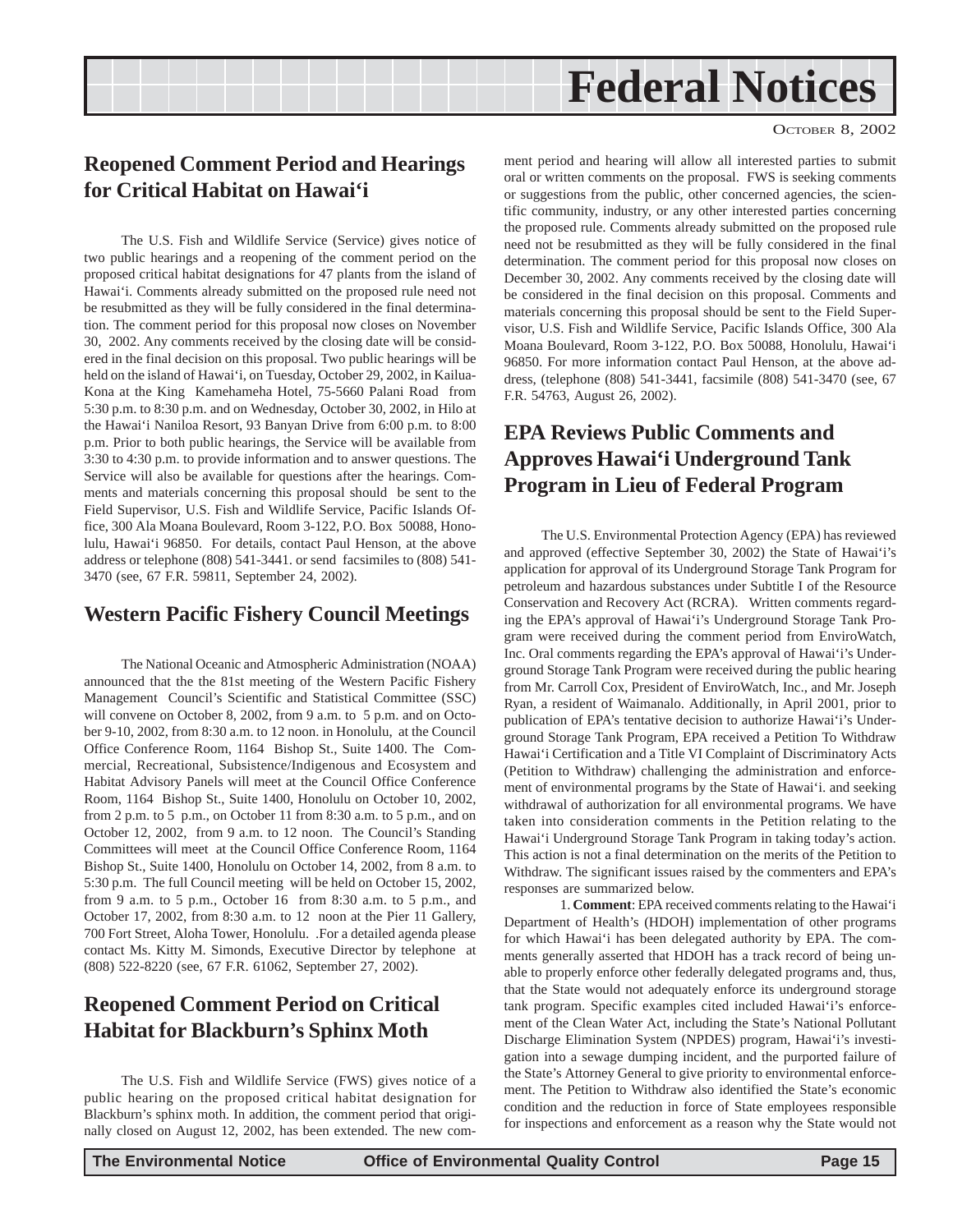#### OCTOBER 8, 2002

be able to administer and enforce the UST program according to Federal guidelines and rules.

**Response**: Each environmental program is unique and must be evaluated in light of the particular Federal and state requirements applicable to that program. Among other things, programs differ significantly in the numbers and types of pollutants regulated; the number, size and type of facilities which are regulated; the complexity and scope of regulatory requirements; regulatory mechanisms (for example, use of permits and prohibitions); tools for assessing compliance (e.g., inspections, self-monitoring and self-reporting); and enforcement options. Moreover, different programs vary in funding levels and sources, and staffing levels (both number of staff and required qualifications). Requirements applicable to EPA's authorization of Hawai'i's UST program are found generally at 40 CFR part 281. These requirements include criteria for determining whether a state's program is "no less stringent than" the corresponding Federal program (see 40 CFR 281.30 through 281.39). These requirements also include criteria for determining whether a state can adequately enforce its program (see 40 CFR 281.40 through 281.43). EPA has reviewed and evaluated Hawai'i's UST authorization application in light of the criteria set forth in 40 CFR part 281. EPA has determined that Hawai'i's UST program meets the criteria set forth in 40 CFR part 281 and has determined that authorization of this program is appropriate in light of those criteria. With respect to HDOH's performance in enforcing its UST program, HDOH began implementation of its field citation program in May 2000. Field citations are issued for easily verifiable and correctable violations of Hawai'i's UST rules, and involve lower penalty amounts than are assessed in traditional administrative enforcement actions. Since May 2000, HDOH has conducted 476 state-led field citation inspections and has issued 143 field citations assessing total penalties of \$133,450. To date, 122 facilities have paid their assessed penalty for a total of \$102,565 in penalties received by HDOH. Over the past year, HDOH initiated enforcement efforts (e.g., warning letters and proposed orders) against recalcitrant owners and operators at approximately 220 facilities who had failed to conduct response activities to address releases that occurred at their facilities prior to 1997. As a result, many of these facilities are currently conducting appropriate release response activities, including site assessments and cleanup. Work has been completed at approximately 25 percent of these facilities and the cases are now closed. With respect to the portion of the comment related to HDOH's enforcement resources, in Fiscal Year (FY) 2003 (October 1, 2002-September 30, 2003) Hawai'i's UST and LUST program budgets are \$420,402.00 and \$673,551.00 respectively. HDOH has four full time UST inspector positions and has a goal of conducting a minimum of 400 UST facility inspections during FY2003. With approximately 1,100 operating UST facilities, and 400 UST facilities inspected annually, each of these facilities would be inspected at least once every three years to ensure compliance with State UST regulations. In addition to an aggressive FY2003 inspection schedule, HDOH identified ten administrative enforcement actions against noncompliant facilities in FY2002. Three of these cases have settled while an additional eight are in development or pending. With respect to the comments related to Hawai'i's implementation and enforcement of the Clean Water Act, these are the same comments which were raised in the Petition. In response to the Petition, EPA decided to change its schedule of state program audits to perform an audit of Hawai'i's NPDES program earlier than originally scheduled. Pursuant to the audit, EPA reviewed Hawai'i's statutory authorities as well as enforcement mechanisms, and the audit raised some concerns, particularly related

to enforcement. EPA is working with the State to address those concerns. We are also reviewing the issues raised in the Petition, and will respond directly to the Petitioner on those issues.

2. **Comment**: EPA received comments expressing the concern that the HDOH was unable to ensure that other Hawai'i State agencies complied with UST program requirements, including the Federal deadline for upgrading existing tanks (December 22, 1998, pursuant to 40 CFR 280.21), (the corresponding State provision is found at Hawai'i Administrative Rules [HAR] 11-281-18, and sets a deadline of January 28, 2000, the effective date of the regulations). These comments focused generally on the failure of HDOH to identify or require closure of an UST by the Hawai'i Department of Land and Natural Resources (HDLNR) at a pumphouse near Pearl Harbor's Richardson Field.

**Response**: The HDOH has the legal authority to bring an enforcement action against another State agency and, in fact, HDOH has taken enforcement action against other State agencies. The EPA is satisfied that appropriate enforcement actions can and will be taken by HDOH against other non-complying State of Hawai'i agencies when necessary. HDOH began its UST field citation program in April 2000. Since that time, HDOH has inspected 13 State facilities and has issued field citations to five of those facilities. The field citations assessed penalties ranging from a low of \$150 up to a high of \$1,750. EPA is confident that HDOH treats all tank owners and operators equally with respect to conducting inspections and taking enforcement action, including State agencies. EPA has reviewed the situation relating to the UST located at the pumphouse near Pearl Harbor's Richardson Field and is satisfied with HDOH's actions with respect to this UST. Given the dates of service of this UST, which was apparently taken out of service in 1960 prior to the 1962 transfer of the land to HDLNR, HDLNR would not ordinarily have the responsibility for closure of this UST. Under Section 9001(3)(B) of RCRA, 42 U.S.C. 6991(3)(B), for USTs no longer in service after November 8, 1984, the "owner," who would ordinarily be responsible for closure, is the entity who owned the UST immediately before it was taken out of service. See also Hawai'i Revised Statutes (HRS) Chapter 342-L1.

3. **Comment**: EPA received comments expressing concern that the State has implemented its UST program in a discriminatory manner and that the State does not have an adequate environmental equity policy.

**Response**: These comments are similar to the issues raised in the Petition To Withdraw Hawai'i Certification and a Title VI Complaint of Discriminatory Acts (Petition to Withdraw), which was rejected by EPA's Office of Civil Rights (OCR) in October of 2001. While the comments received on EPA's tentative decision to authorize Hawai'i's UST program did not provide specifics with respect to these concerns, the Petition to Withdraw specifically referred to the incident relating to mercury contamination emanating from the pumphouse near Richardson Field with respect to the allegations of discriminatory conduct by the State. As set forth above in response to Comment 2 with respect to HDOH's actions relating to the UST at the pumphouse near Richardson Field, EPA has reviewed those actions and is satisfied that HDOH has acted appropriately. No other specific examples of HDOH acting in a discriminatory manner that specifically relate to HDOH's implementation of the UST program were identified by the comments or the Petition to Withdraw. With respect to today's decision to authorize Hawai'i's UST Program, EPA must ensure that Hawai'i has an adequate UST enforcement program.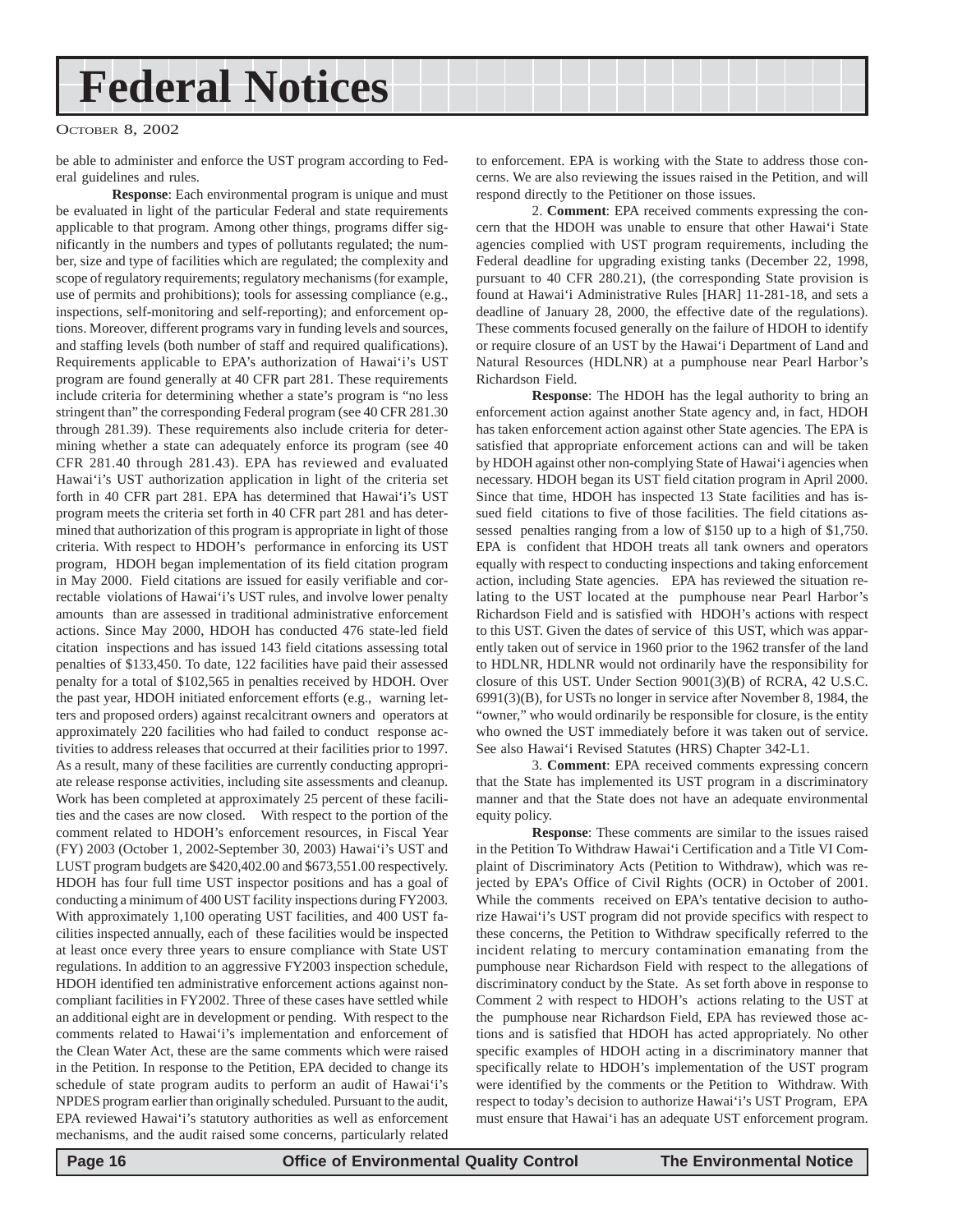While EPA does not typically review environmental justice policies in the context of determining whether a state has an adequate UST enforcement program, *EPA notes that, on January 2, 2002, the HDOH Environmental Health Administration issued an Environmental Equity Policy*. This policy confirms that HDOH will "through the implementation of federal and state environmental laws, rules, policies, and programs, ensure the fair and equitable treatment of all persons as it evaluates and addresses the risks and consequences associated with environmental pollution."

4. **Comment**: EPA received comments questioning the State's ability and "political strength" to enforce its UST requirements at Federal facilities. Additionally, questions were raised concerning the continued role of EPA with respect to Federal facility enforcement in the State, after authorization of the UST Program.

**Response**: HDOH conducts inspections of military sites and has issued UST field citations to the military and other Federal facilities for violations of State UST requirements. These Federal facilities have returned to compliance as directed by the citations issued by HDOH. However, disputes have arisen between the facilities and HDOH regarding whether penalties assessed by the State must be paid by Federal facilities and whether the Federal government's sovereign immunity with respect to such penalties has been waived. This dispute regarding the waiver of sovereign immunity with respect to penalties assessed by state agencies is not limited to Hawai'i, but is a national issue, affecting all state UST programs. The ability of HDOH to pursue violations and require compliance is not in question. EPA is continuing to offer assistance to the states, including Hawai'i, for Federal facility UST inspections. As to EPA's role after authorization of the program, where appropriate, EPA will continue to exercise its enforcement authority, including the assessment of penalties, since EPA's administrative penalty authority against Federal UST facilities is not in dispute. EPA-lead inspections of Federal UST facilities are conducted jointly with HDOH. In addition, all inspection and enforcement related information gathered in connection with Federal UST facilities is shared between EPA and HDOH.

5. **Comment**: EPA received comments expressing concern regarding the practical ability of citizens to seek a review of Hawai'i's administration of the State's UST Program, once it has been delegated. The commenter was concerned that requests for review of the State's programs are referred to the State, rather than being handled by EPA. The commenter suggested that certain safeguards be implemented in order to ensure adequate review of such requests. These suggestions included requiring administrative review of the State Program upon the filing of a citizen's complaint and including possible sanctions against the State if it is not adequately implementing its Program.

**Response**: The process for withdrawal of approval of authorized state UST programs is set forth at 40 CFR 281.60 and 281.61. 40 CFR 281.61(b) cross-references the procedures set forth for withdrawal of approval of authorized state hazardous waste programs at 271.23(b) and (c). Both 40 CFR 281.61(b) and 271.23(b) allow interested persons to petition EPA to commence proceedings to withdraw approval of these state programs. EPA must respond in writing to any such petitions. 40 CFR 271.23(b)(1). If EPA determines that proceedings to withdraw approval of an authorized UST program are appropriate, either in response to an interested person's petition or on the Agency's own initiative, EPA may order commencement of such proceedings. Petitions to withdraw approval of authorized state programs are not referred to the affected state for a decision. The only sanction specifically provided in the regulations is withdrawal of the program.

Neither the statute nor the regulations provide for sanctions in addition to withdrawal of program approval against a state that is not adequately implementing its UST Program.

6. **Comment**: EPA received comments criticizing EPA's criteria for deciding whether or not to hold a public hearing on EPA's tentative determination to authorize Hawai'i's UST Program. The commenter asserted that the decision whether to hold a public hearing on that tentative determination should not be based on whether there was "sufficient" public interest, since, the commenter argued, that standard was vague and unfair.

**Response**: The standard for determining whether a public hearing should be held on EPA's tentative decision to authorize a state program is set forth at 40 CFR 281.50(e)(4), which indicates that, if "insufficient public interest is expressed," EPA may cancel the public hearing. In any event, EPA held a public hearing on its tentative decision to authorize Hawai'i's UST Program on November 13, 2001. The hearing was held at Kawananakoa Middle School in Honolulu, Hawai'i. Thus, regardless of the standard used to determine whether or not a hearing should be held, the public did in fact have an opportunity to attend a public hearing on EPA's tentative decision to authorize Hawai'i's UST Program and the concerns raised by these comments are moot.

7. **Comment**: EPA received comments expressing concern over whether or not EPA would continue to oversee Hawai'i's implementation of its UST Program after authorization. These comments also requested clarification of the timing of approval of Hawai'i's UST program and the standards used to determine whether or not to approve authorization.

**Response**: The effective date of the present decision to authorize Hawai'i's UST Program is September 30, 2002. The criteria used to evaluate Hawai'i's UST Program are set forth generally at 40 CFR Part 281. These regulations can be found on the web at http:// www.access.gpo.gov/nara/cfr/cfrhtml-00/Title--40/40cfr281--00.html. Pursuant to 40 CFR 281.24, at the time of approval of a state's application for authorization of its UST program, a Memorandum of Agreement (MOA) must be signed by the Regional Administrator and the appropriate official of the state lead agency. The MOA contains proposed areas of coordination between the state and EPA as well as a delineation of separate state and Federal roles and responsibilities. These roles and responsibilities include the following areas: enforcement, compliance monitoring, EPA oversight, and sharing and reporting of information. In the MOA entered into between EPA and the State of Hawai'i with respect to implementation of Hawai'i's UST Program, EPA has assumed an oversight role with respect to the State's program. This oversight role will include an annual review of the State's Program in order to assist the State in implementing its Program, and to allow EPA to report to the President, the Congress and the public on the achievements of the State's UST Program. The MOA also envisions that EPA and the State will coordinate regarding desirable technical support that EPA may provide to the State, and regarding targeting of joint efforts to prevent and mitigate environmental problems associated with the improper management of USTs.

8. **Comment**: EPA received comments expressing concerns regarding Hawai'i's UST Program and whether or not the Program was as stringent as the Federal UST program.

**Response**: EPA has determined that Hawai'i's application for authorization of its State UST Program meets the criteria for approval set forth at 40 CFR part 281. As part of this determination, EPA has determined that Hawai'i's UST Program is "no less strin-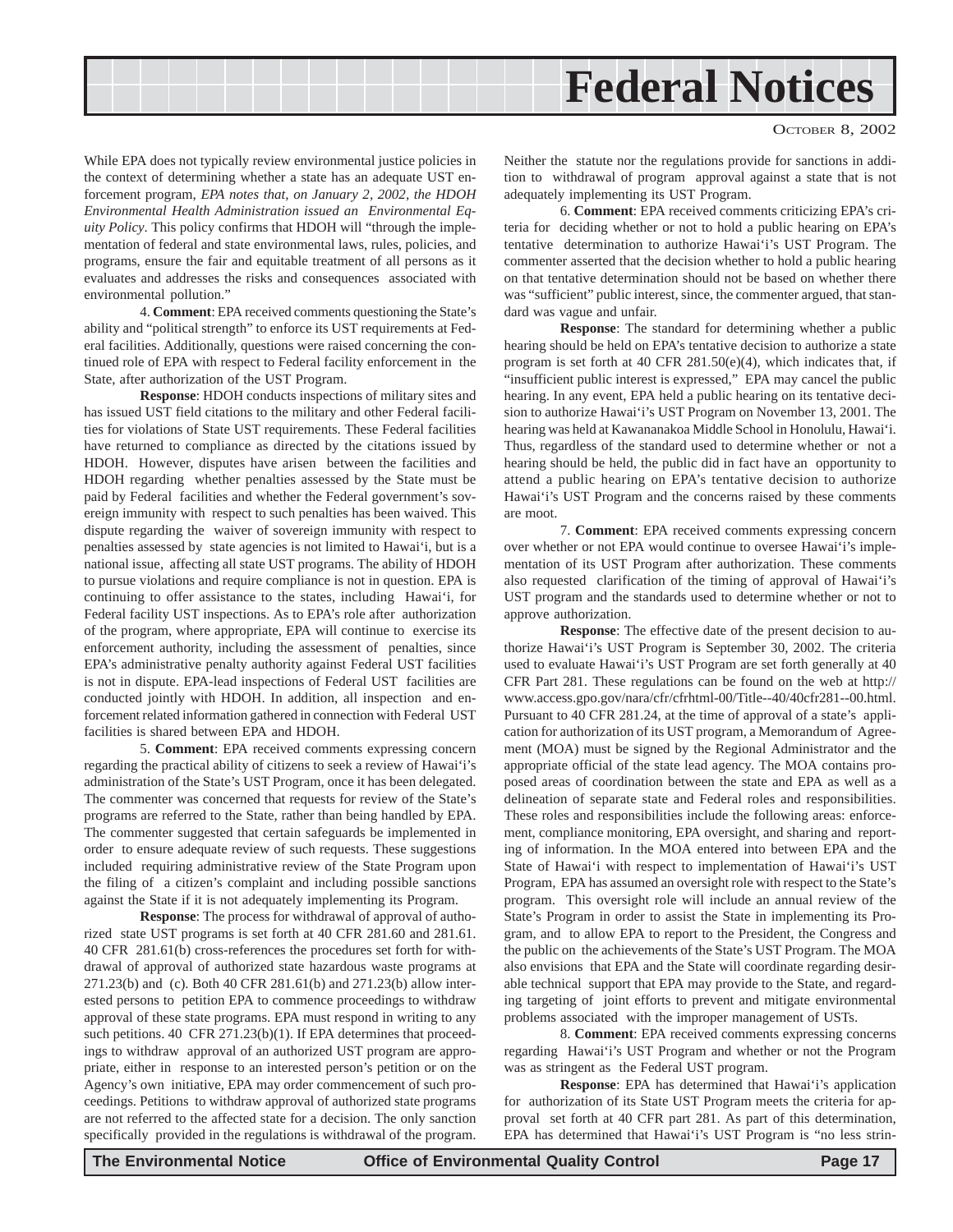#### OCTOBER 8, 2002

gent" than the Federal UST program in accordance with 40 CFR part 281, subpart C. EPA has also determined that the State has provided for an adequate enforcement program pursuant to 40 CFR part 281, subpart D, and has provided for public participation in the enforcement process in accordance with 40 CFR 281.42. With respect to EPA's determination that Hawai'i's UST program is "no less stringent" than the Federal UST program, in its Federal Register notice announcing its tentative decision to authorize Hawai'i's UST Program, EPA specifically identified certain areas of the Hawai'i program which EPA considers broader in scope than the Federal UST program. See 66 F.R. 50964-50965 (October 5, 2001). While these "broader in scope" provisions are enforceable by the State, they are not part of the authorized program and are thus not enforceable by EPA. EPA has determined that the remaining aspects of the State's UST Program are as stringent or more stringent than the Federal program. EPA notes that Hawai'i's deadline for UST owner/operators to upgrade their existing USTs, found at Hawai'i Administrative Rules (HAR) 11-281-18, was January 28, 2000, the effective date of the Hawai'i regulations. The Federal deadline for upgrading existing tanks, found at 40 CFR 280.21, was December 22, 1998. For USTs which met Hawai'i's deadline but failed to meet the Federal deadline, Hawai'i and EPA, through the MOA, have agreed that EPA will assume all related enforcement responsibilities. As explained above, authorization of a state Program is a prospective action only and an authorized state Program only operates in lieu of the Federal Program as of the effective date of the authorization. The Agency may undertake enforcement of the Federal requirements for violations of those Federal requirements which occurred prior to the effective date of authorization of the state's Program. Since the Hawai'i UST Program operates in lieu of the Federal UST Program as of September 30, 2002, the Federal deadline for upgrading existing tanks, found at 40 CFR 280.21, December 22, 1998, is not affected by this authorization. EPA may continue to undertake enforcement of violations of the Federal regulation, 40 CFR 280.21, occurring between December 22, 1998 and September 30, 2002. EPA may also enforce the State regulation, HAR 11- 281-18, with respect to tanks that continue to be in violation of the upgrade requirement on or after September 30, 2002. With the exception of those provisions deemed "broader in scope" than the Federal program, the Hawai'i program being authorized by today's action consists of the following statutory and regulatory provisions: HRS 128D-4; HRS 342L-1 through 342L-53; and HAR 11-281-01 through 11- 281-131. EPA has also determined that the State has provided for public participation in the enforcement process in accordance with 40 CFR 281.42 and that the State's enforcement program is "adequate'' in terms of the factors set forth at 40 CFR part 281, subpart D. Based on these determinations, EPA is authorizing the State's UST Program pursuant to today's rulemaking.

9. **Comment**: The Petition to Withdraw asserted that the State had denied access to public documents in violation of the Hawai'i Uniform Information Practices Act (HRS 92F-1 *et seq.*) (UIPA).

**Response**: EPA notes that the UIPA contains provisions allowing persons aggrieved by denial of access to State governmental records to compel disclosure of the requested information. See HRS 92F-15.

10. **Comment**: EPA received comments requesting information on how farm tanks and agricultural businesses using USTs are regulated and how spills from such systems would be addressed.

**Response**: The Federal UST requirements exclude from the definition of "underground storage tank" or "UST'"any "[f]arm or residential tank of 1,100 gallons or less capacity used for storing motor fuel for noncommercial purposes" (40 CFR 280.12). The Federal regulations define "farm tank" as "a tank located on a tract of land devoted to the production of crops or raising animals, including fish, and associated residences and improvements" (40 CFR 280.12). The Federal definition of "farm tank" also makes clear that a farm tank must be located on the farm property and that the term "farm" includes fish hatcheries, rangeland and nurseries with growing operations (40 CFR 280.12). Hawai'i's definitions of "underground storage tank" or "UST," "farm" and "farm tank" track the Federal definitions but also indicate that a farm tank must be used only for farm related purposes. See HAR 11-281-03. Thus, EPA has determined that Hawai'i's UST Program is broader in scope than the Federal UST program to the extent that Hawai'i regulates 1,100 gallon capacity or less USTs storing motor fuel on farms when such USTs are used for non-commercial purposes other than farming purposes. Spills from tanks which are excluded from the definition of "underground storage tank" or "UST" under Hawai'i's UST Program would not be addressed using the corrective action authorities set forth at HAR 11-281 Subchapter 7. However, the State may have additional authorities available to it to address cleanup of such spills under certain circumstances. For instance, HRS 128D-4 provides the State with specific release response and enforcement authorities in order to address certain releases of hazardous substances. Other State and Federal authorities may also exist, depending on the circumstances associated with any particular spill. For details, contact: Mr. Norwood Scott, Underground Storage Tanks Program Office, U.S. EPA, Region 9, 75 Hawthorne Street (WST-8), San Francisco, California 94105, Telephone: (415) 972-3373 (see 67 F.R. 60161, September 25, 2002).